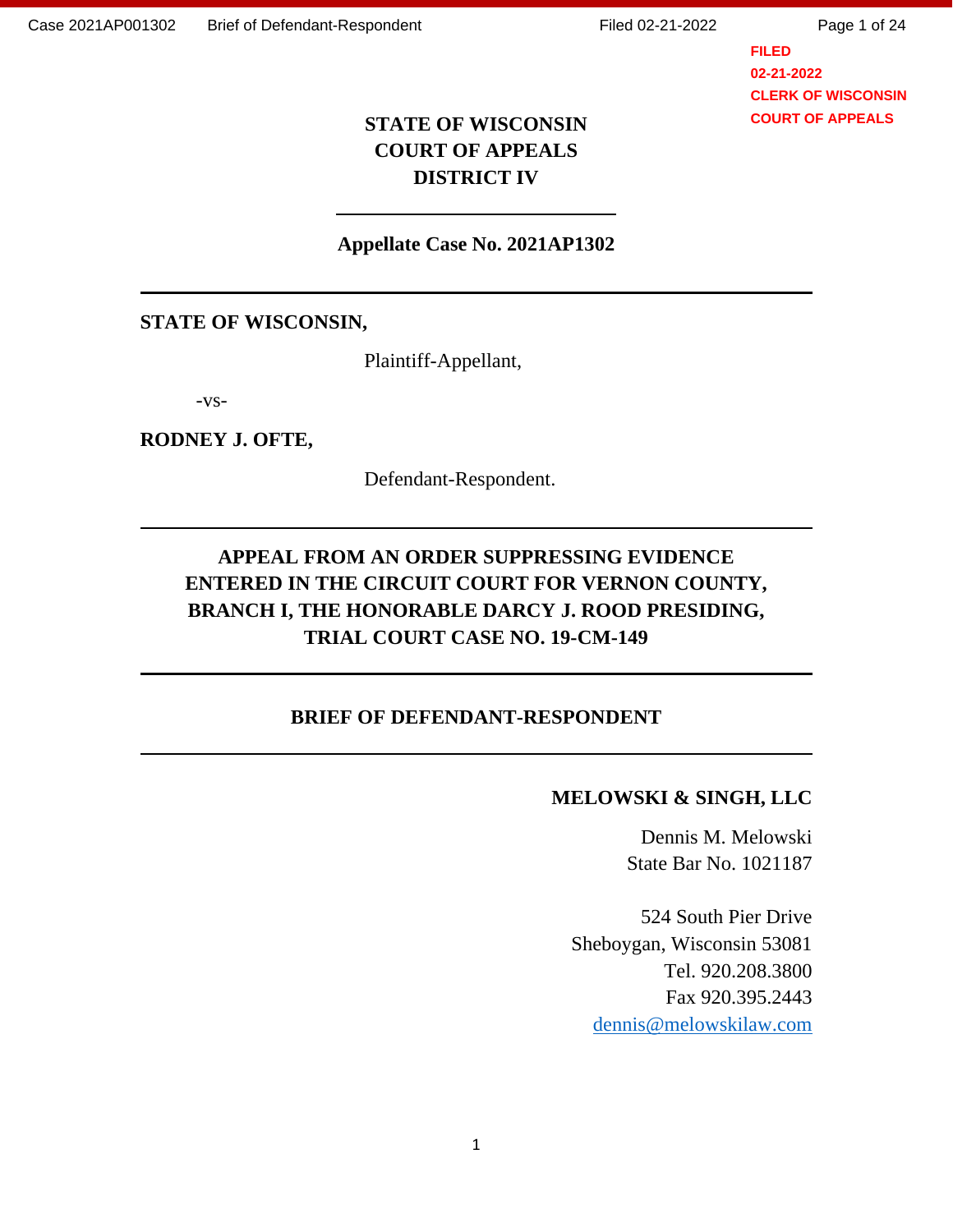# **TABLE OF CONTENTS**

| I. |                 | DEPUTY PAULSON UNCONSTITUTIONALLY INTERROGATED MR.                                                                                       |
|----|-----------------|------------------------------------------------------------------------------------------------------------------------------------------|
|    | A.              | Introduction to the Protections Afforded by Article I, § 8 of the                                                                        |
|    | $B$ .           |                                                                                                                                          |
|    | $\mathcal{C}$ . | The "Custody" Element Under the Fifth Amendment to the United<br>States Constitution and Article I, $\S 8$ of the Wisconsin Constitution |
|    | D.              | Incorporating the Lower Court's Findings of Fact to the Conclusions                                                                      |
|    |                 | 1.                                                                                                                                       |
|    |                 | 2.                                                                                                                                       |
|    |                 | 3.                                                                                                                                       |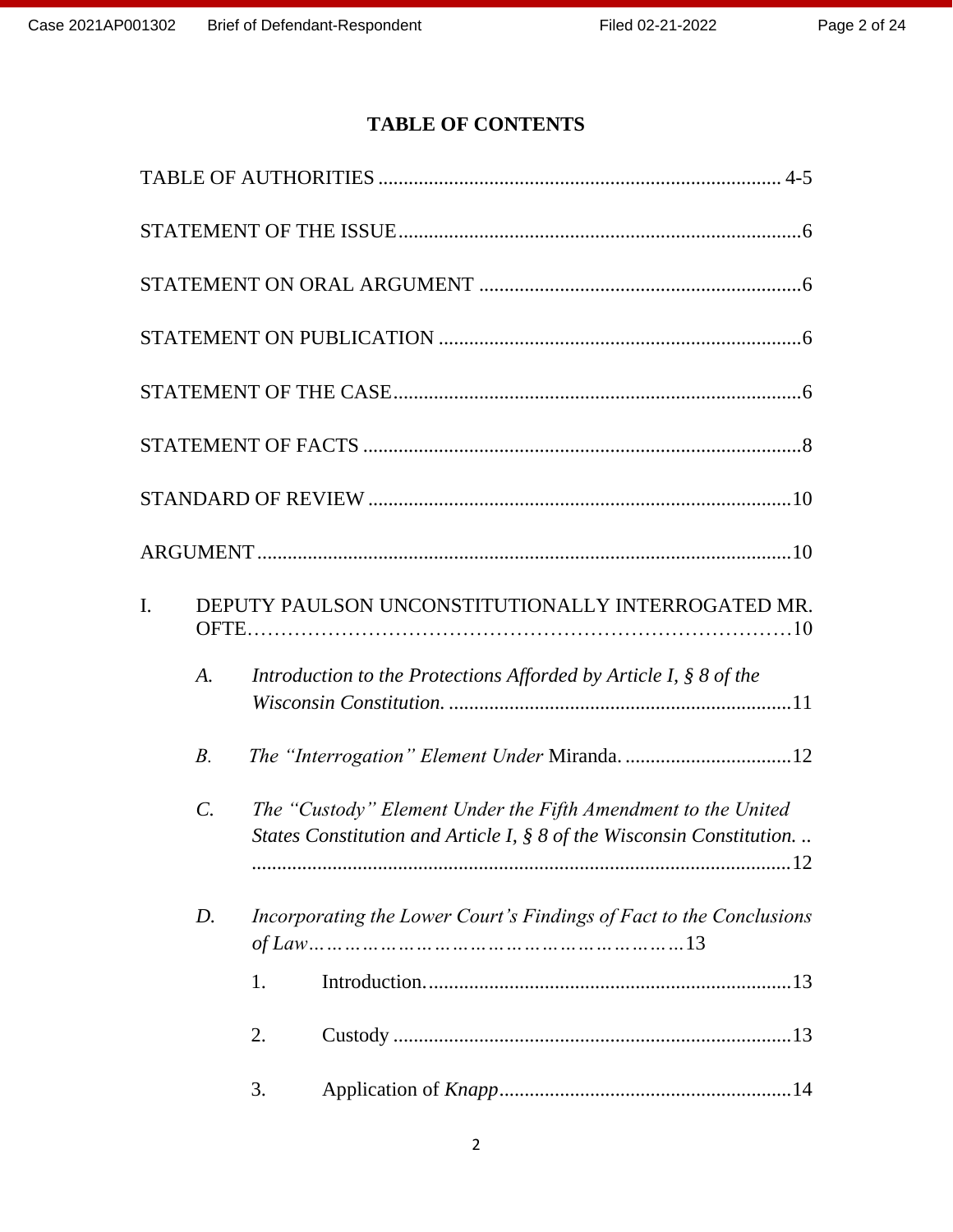| III. | ADDRESSING SPECIFIC ERRORS IN THE STATE'S ARGUMENT. |    |  |
|------|-----------------------------------------------------|----|--|
|      | A.                                                  |    |  |
|      | $B_{\cdot}$                                         |    |  |
|      | $C_{\cdot}$                                         |    |  |
|      | D.                                                  |    |  |
|      |                                                     | 21 |  |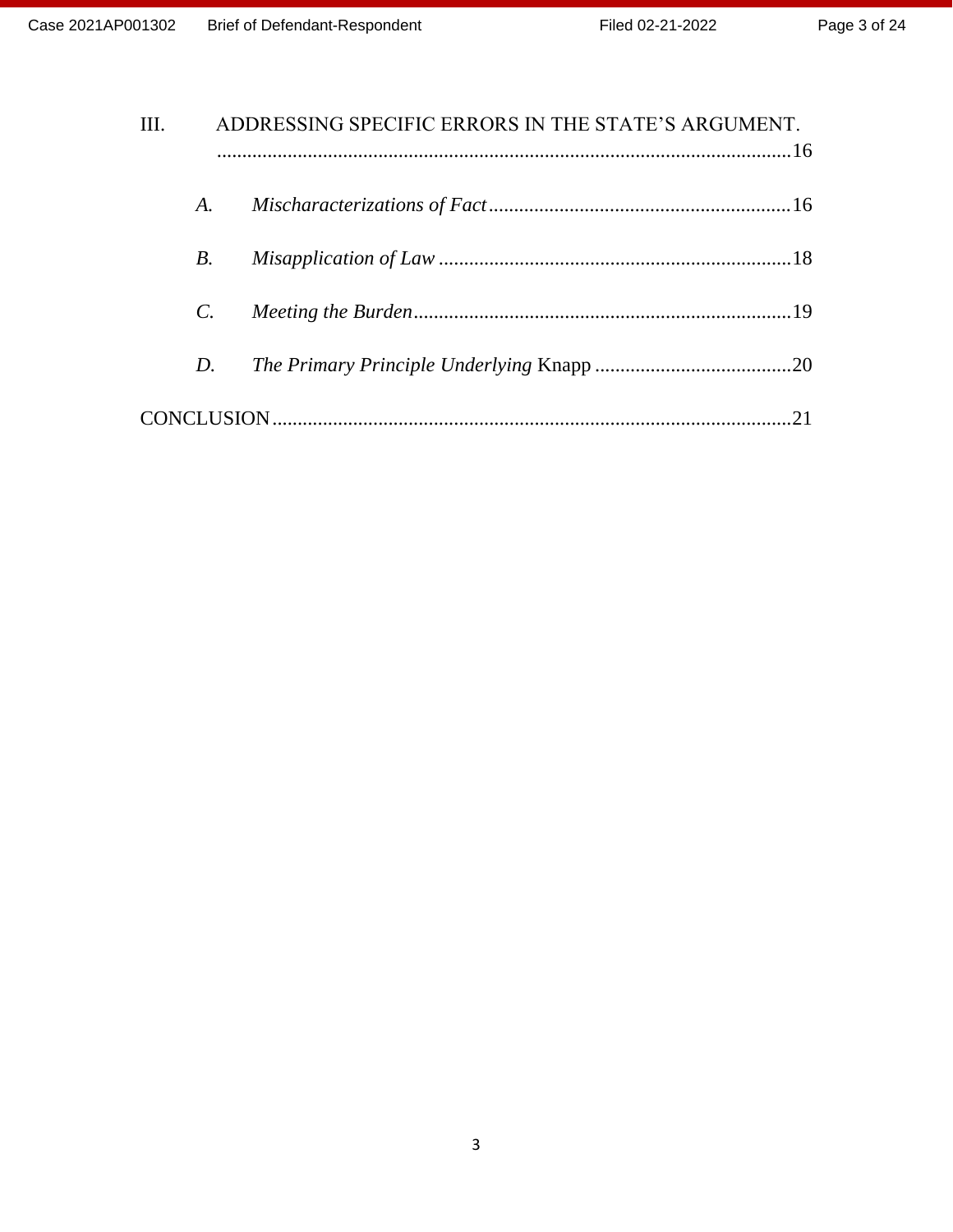# **TABLE OF AUTHORITIES**

# **U.S. Constitution**

| <b>Wisconsin Constitution</b>                                   |
|-----------------------------------------------------------------|
|                                                                 |
| <b>Wisconsin Statutes</b>                                       |
|                                                                 |
|                                                                 |
| <b>United States Supreme Court Cases</b>                        |
|                                                                 |
|                                                                 |
|                                                                 |
|                                                                 |
| <b>Federal Court of Appeals Decisions</b>                       |
|                                                                 |
|                                                                 |
| United States v. Westbrook, 125 F.3d 996 (7th Cir. 1997)  12-13 |
| <b>Wisconsin Supreme Court Cases</b>                            |

*State v. Bartelt*, 2018 WI 16, 379 Wis. 2d 588, 906 N.W.2d 684 ..........................12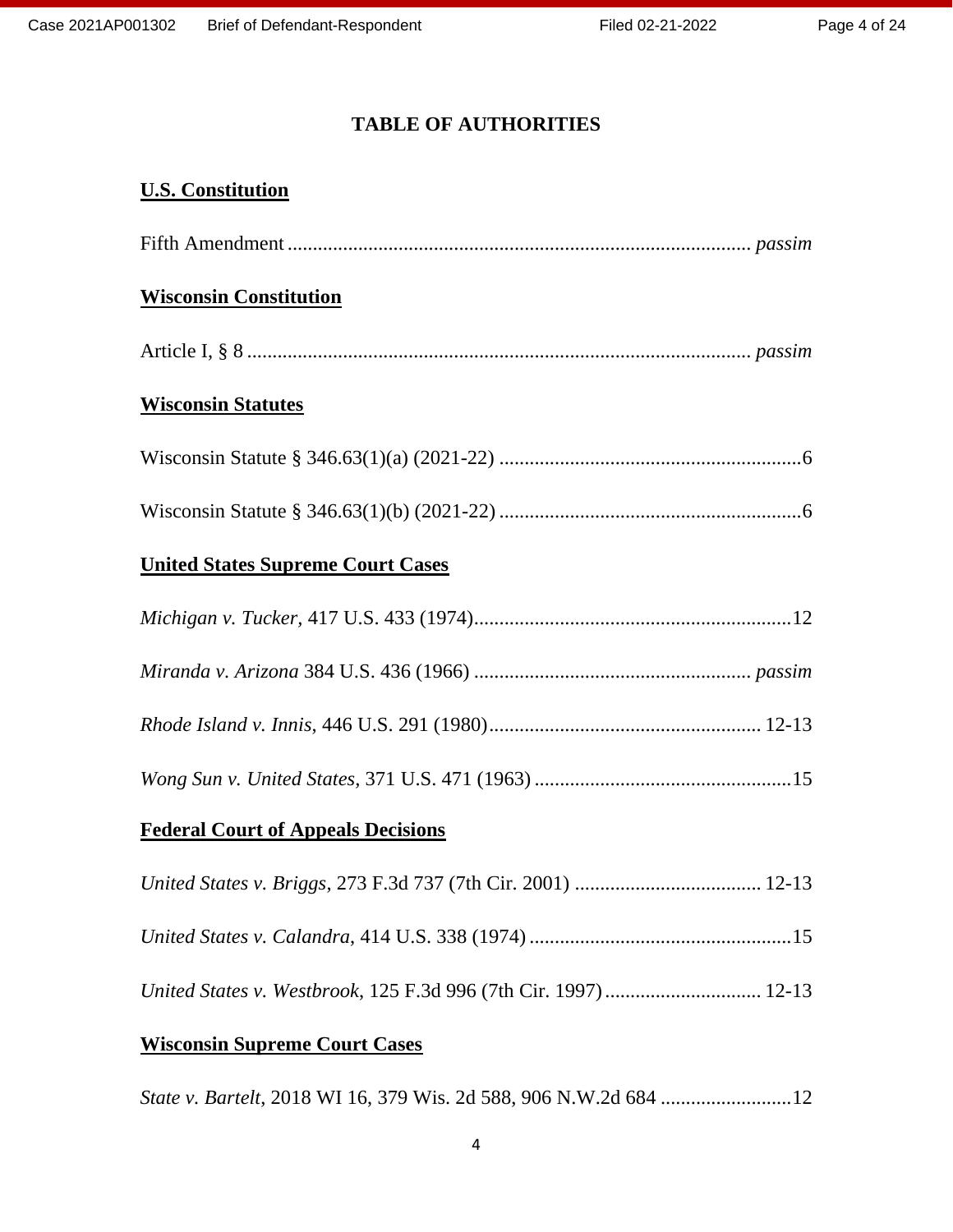| State v. Dobbs, 2020 WI 64, 392 Wis. 2d 505, 945 N.W.2d 609 12-13  |
|--------------------------------------------------------------------|
|                                                                    |
| State v. Knapp, 2005 WI 127, 285 Wis. 2d 86, 700 N.W.2d 899 passim |
|                                                                    |
| State v. Martwick, 2000 WI 5, 231 Wis. 2d 801, 604 N.W.2d 552 10   |
|                                                                    |
|                                                                    |
| State v. Schneidewind, 47 Wis. 2d 110, 176 N.W.2d 303 (1970)15     |
|                                                                    |
|                                                                    |
|                                                                    |
|                                                                    |
|                                                                    |

# **Wisconsin Court of Appeals Cases**

*State v. Levanduski*, 2020 WI App 53, 393 Wis. 2d 674, 948 N.W.2d 411 .............7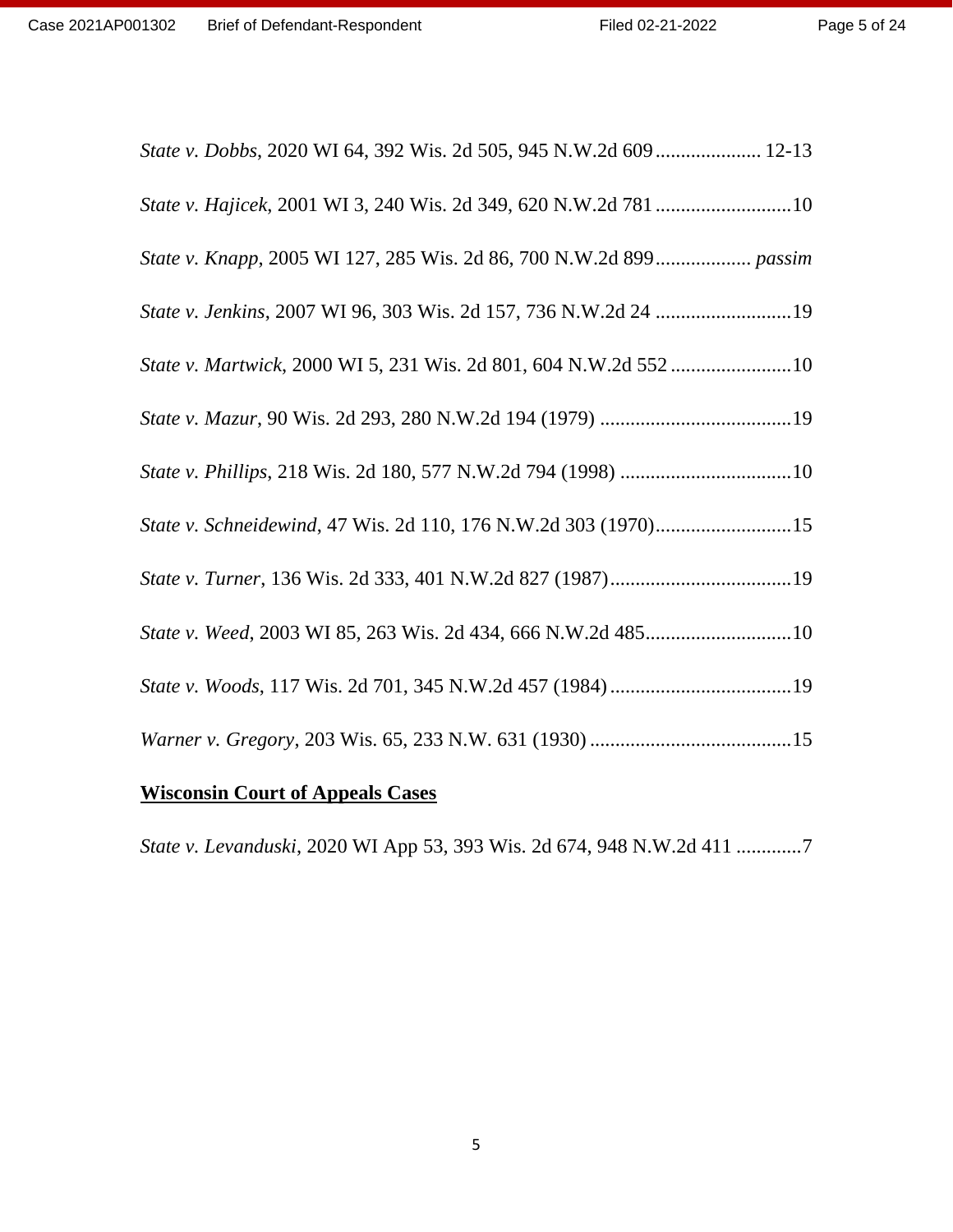#### **STATEMENT OF THE ISSUE**

I. WHETHER MR. OFTE'S RIGHT TO BE FREE FROM SELF-INCRIMINATION UNDER ARTICLE I, § 8 OF THE WISCONSIN CONSTITUTION WAS VIOLATED WHEN THE DEPUTY INTERROGATED HIM AFTER HE WAS SECURED IN THE REAR OF THE DEPUTY'S SQUAD?

Trial Court Answered: YES. The circuit court found that Deputy Paulson intended to circumvent the *Miranda* rule when he secured Mr. Ofte in the rear of his squad and interrogated him without first having read him his *Miranda* rights in violation of Article I, § 8 of the Wisconsin Constitution. R65 at 39:1-7.

### **STATEMENT ON ORAL ARGUMENT**

The Defendant-Appellant will NOT REQUEST oral argument as this appeal presents a question which, when examined under the appropriate standard of review, may be disposed of easily and in a manner consistent with well-established rules of appellate review. The issue presented is of a nature that can be addressed by the application of legal principles the type of which would not be enhanced by oral argument.

#### **STATEMENT ON PUBLICATION**

The Defendant-Appellant will NOT REQUEST publication of this Court's decision as the issue before this Court is premised upon the unique facts of the case and is of such a nature that publishing this Court's decision would likely have little impact upon future cases.

#### **STATEMENT OF THE CASE**

Mr. Ofte was charged criminally in Vernon County with both Operating a Motor Vehicle While Under the Influence of an Intoxicant, contrary to Wis. Stat. § 346.63(1)(a), and Operating a Motor Vehicle with a Prohibited Alcohol Concentration, contrary to Wis. Stat. § 346.63(1)(b). R2. Mr. Ofte retained private counsel to represent him, and he entered a plea of not guilty to both charges. R5.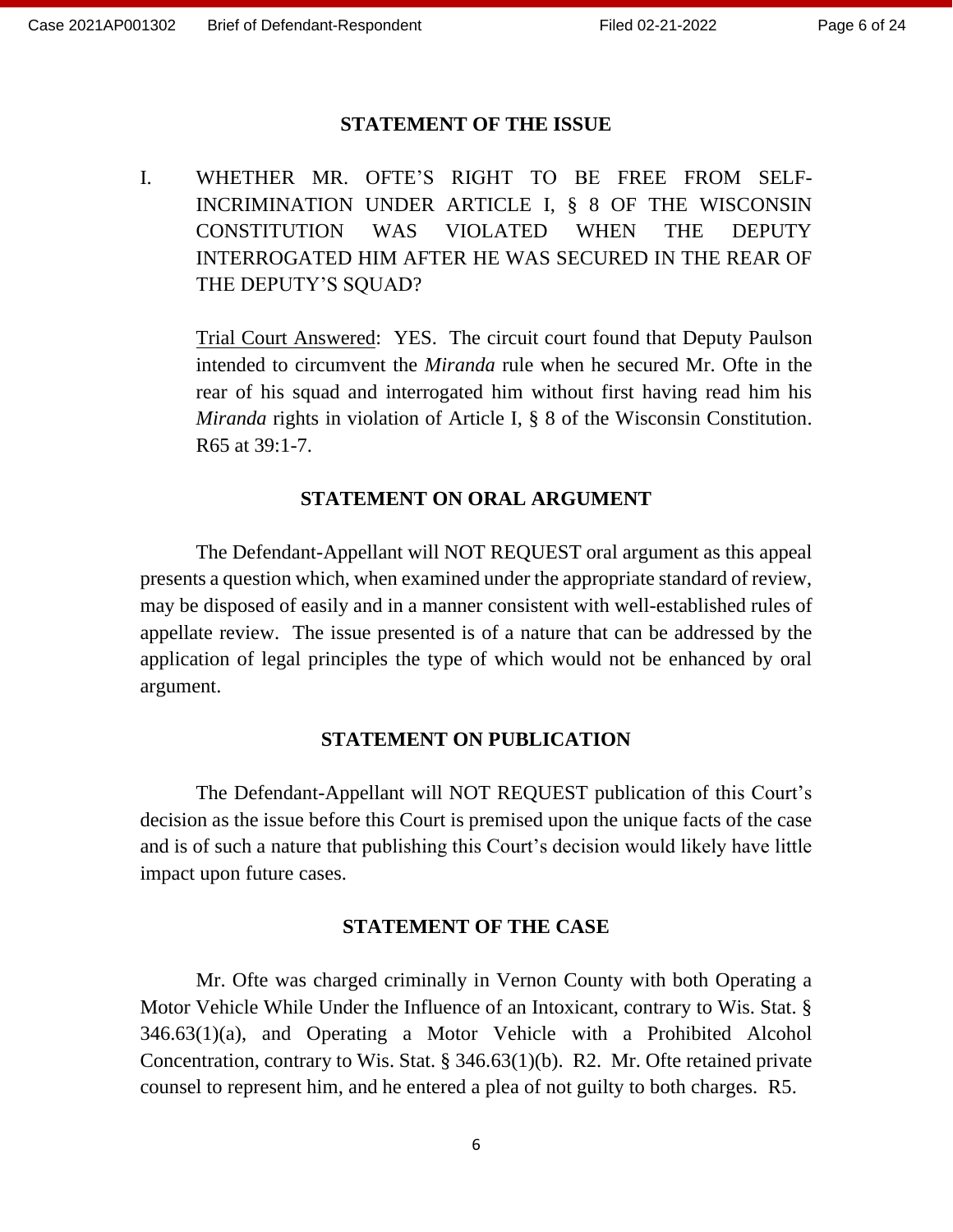By pretrial motions electronically filed on December 2, 2019, Mr. Ofte challenged (1) whether his consent to blood testing was unconstitutionally coerced and (2) whether his constitutional rights under the Fourth Amendment were violated. R25 & R26. As a result of a decision of the Wisconsin Court of Appeals, Mr. Ofte ultimately withdrew his "coerced consent" motion.<sup>1</sup> R55 at 5:12-15.

Regarding Mr. Ofte's challenge under the Fourth Amendment, an evidentiary hearing was held on November 10, 2020. R55. At the hearing, the State offered the testimony of a single witness, namely the arresting officer in this matter, Deputy Ryan Paulson of the Vernon County Sheriff's Office. R55 at pp. 6-51.

During the course of the deputy's testimony, an additional legal issue came to light which was not evident prior to the hearing and which related to whether Mr. Ofte had been unconstitutionally interrogated in violation of the Fifth Amendment to the United States Constitution and Article I, § 8 of the Wisconsin Constitution. R57. Based upon this new evidence, Mr. Ofte filed a supplemental brief which described and developed his contention. R57.

Ultimately, the circuit court set the matter over for oral argument on April 15, 2021. R65. At the conclusion of oral argument, the court granted Mr. Ofte's unconstitutional interrogation motion but withheld imposing any remedy for the violation at that time. R65 at 39:1-12. On April 19, 2021, the court ordered the parties to file briefs which addressed the appropriate remedy to be imposed based upon the court granting Mr. Ofte's motion. R66.

After briefing was complete, by order entered on June 16, 2021, the circuit court suppressed "all evidence gathered after the defendant was placed in Officer Paulson's car, including statements made by the defendant, evidence obtained from the field sobriety tests, and the results from the blood test,  $\dots$ ." R69 at p.2. The circuit court premised its decision upon *State v. Knapp*, 2005 WI 127, 285 Wis. 2d 86, 700 N.W.2d 899. R69 at p.1.

<sup>1</sup>More specifically, this decision was *State v. Levanduski*, 2020 WI App 53, 393 Wis. 2d 674, 948 N.W.2d 411.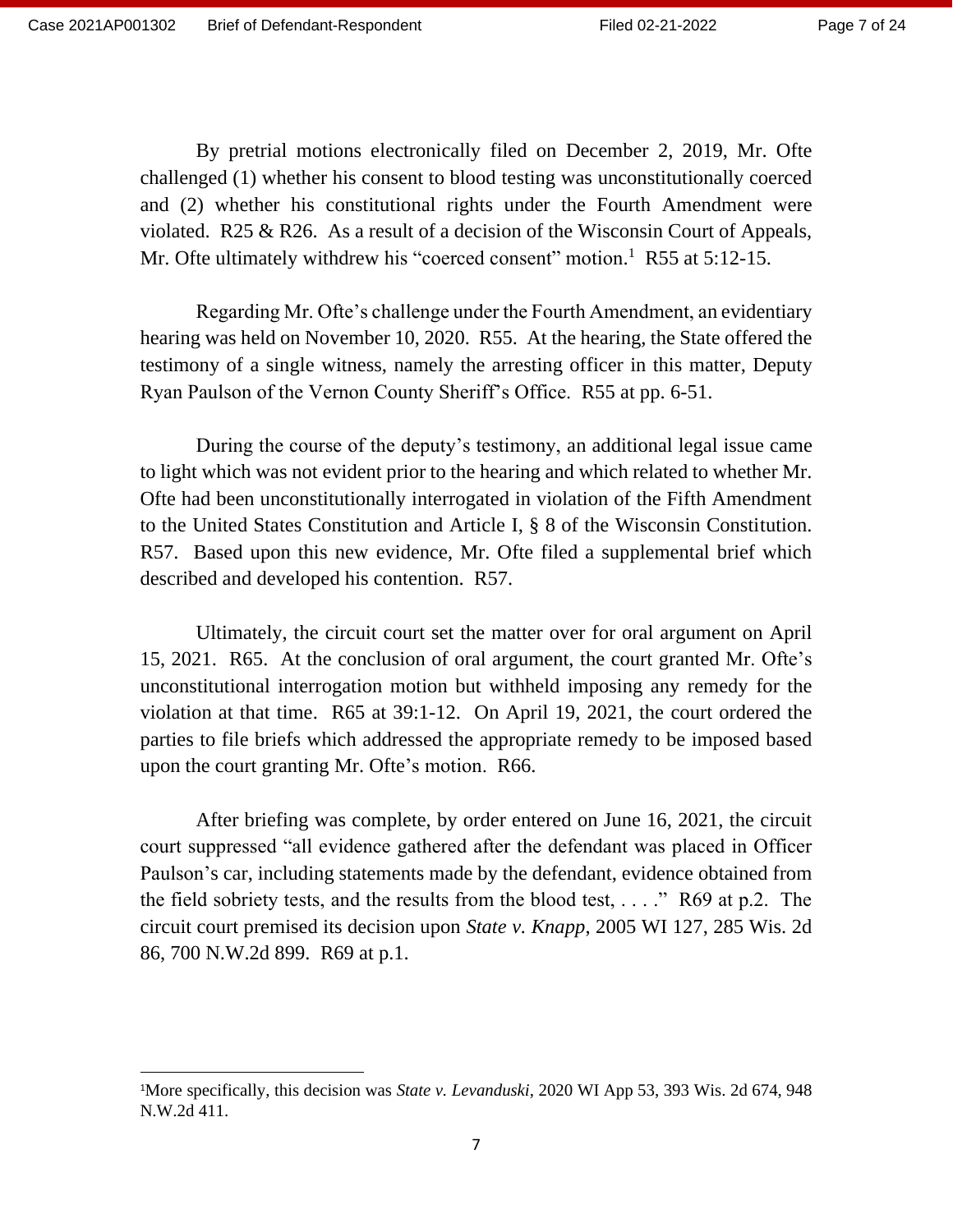### **STATEMENT OF FACTS**

On April 11, 2019, Deputy Ryan Paulson of the Vernon County Sheriff's Office was dispatched to investigate the report of an individual who was observed by a passer-by to be parked in his vehicle with his head down and who appeared to be non-responsive. R55 at 7:3 to 8:5.

After arriving at the location to which he was dispatched, Deputy Paulson observed that EMS personnel were already on the scene and were treating the individual, who was later identified as the Respondent, Rodney Ofte, in the back of their ambulance. R55 at 8:16-24. Deputy Paulson made contact with Mr. Ofte while he was being treated in the ambulance, and upon doing so, observed that Mr. Ofte had slurred speech, bloodshot and glassy eyes, and had an odor of intoxicants emanating from his person. R55 at 9:7-12.

Deputy Paulson then questioned Mr. Ofte regarding whether he had consumed any intoxicants that day, to which Mr. Ofte replied that he had and provided Deputy Paulson with "the places where he was drinking . . . ." R55 at 9:18-21. Based upon these responses, Deputy Paulson informed Mr. Ofte he was going to administer a battery of field sobriety tests to him and ordered him to step out of the ambulance. R55 at 10:8-12.

Thereafter, Deputy Paulson told Mr. Ofte "that we had to walk up towards [his] squad car, ...."  $R55$  at 10:24-25. Upon reaching his squad, Deputy Paulson stated that he "eventually placed him in the back seat of [his] squad car and started to question him more about where he was drinking at and how many drinks he had." R55 at 11:1-7. After interrogating Mr. Ofte regarding his drinking, Deputy Paulson transported Mr. Ofte in the rear of his squad "to a flat spot on Highway 56 to run him through field sobriety [tests]." R55 at 14:7-8. At the conclusion of the field sobriety testing, Deputy Paulson formally placed Mr. Ofte under arrest. R55 at  $23:7-8.$ 

At the evidentiary hearing on cross-examination, Deputy Paulson admitted that he had Mr. Ofte in the secured, rear portion of his squad car for approximately five minutes while he interrogated him and, at that time, he "believe[d Mr. Ofte] was too impaired to drive." R55 at 30:12-16 and 38:15-19, respectively. Deputy Paulson conceded that was not going to allow Mr. Ofte to leave based upon his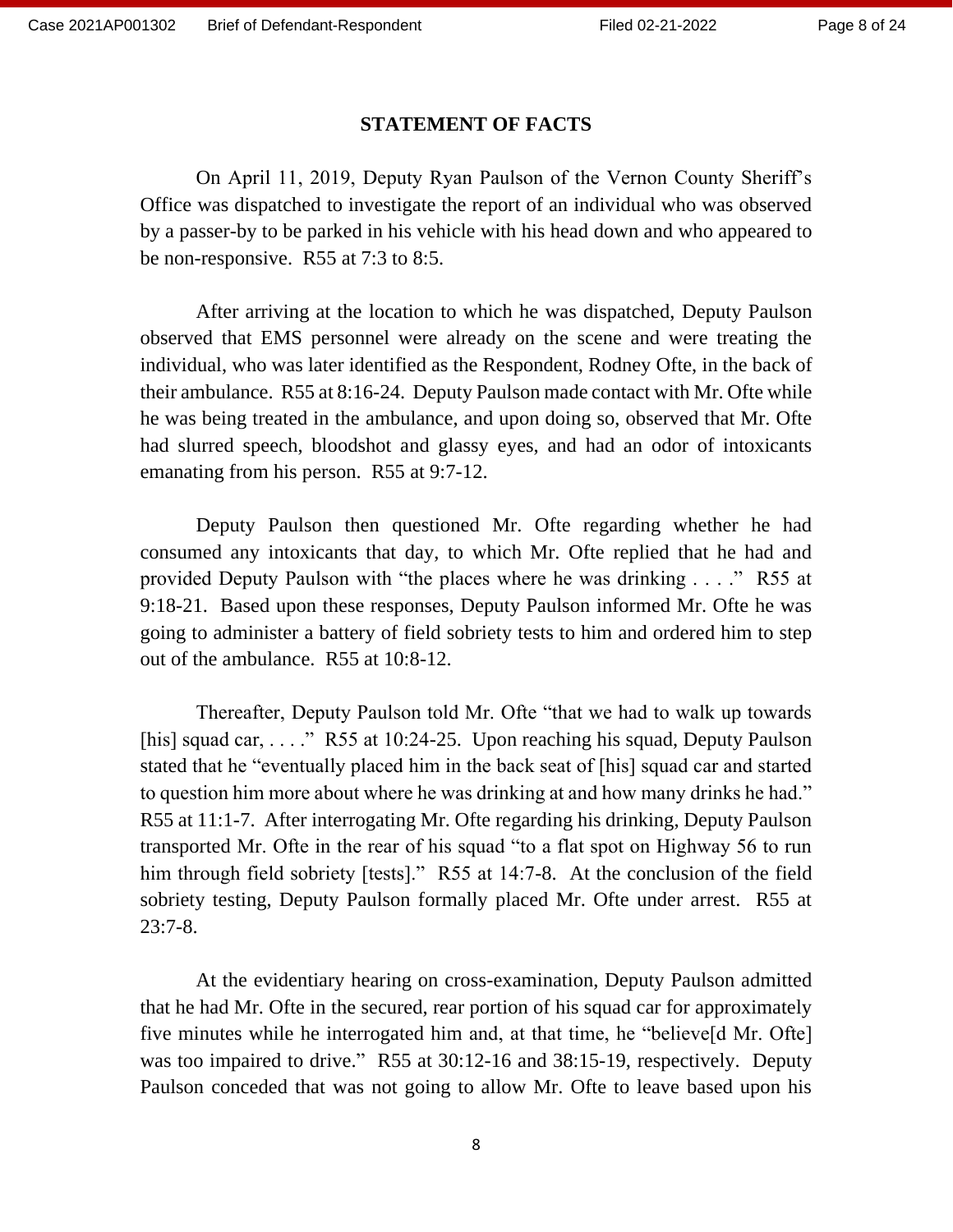belief that he was too impaired to drive and that he was "going to arrest that person." R55 at 38:22 to 39:22.

Deputy Paulson further admitted that not only did he question Mr. Ofte while he was secured in his squad, but also that he "challenged him at various points as he told his story of his whereabouts, . . ." and "pointed out inconsistencies [in his story] to him." R55 at 40:5-17; 40:25 to 46:3. While this questioning was taking place, Deputy Paulson stood at the rear, open passenger-side door of his squad which would have blocked Mr. Ofte's ability to egress if he attempted to do so. Tr. at 41:7- 13.

During this interrogation, Deputy Paulson also testified that he was in full uniform, armed, and that another deputy was on the scene with him. R55 at 41:17- 23. The deputies had arrived in separate, marked squad cars with their emergency lights activated. R55 at 42:3-9.

After Mr. Ofte's interrogation, Deputy Paulson conceded that he shut his squad door with Mr. Ofte inside and that it was not possible for Mr. Ofte to get out of the vehicle because the rear door could only be opened from the outside. R55 at 44:8-19. At no point during this portion of his encounter with Mr. Ofte did Deputy Paulson inform "him that he wasn't under arrest." R55 at 45:6-7.

Based upon the additional challenge Mr. Ofte raised regarding the constitutionality of his interrogation, the circuit court held an additional nonevidentiary hearing on April 15, 2021, to address Mr. Ofte's motion. At the conclusion of oral argument, the lower court made the following findings of fact relevant to the issue on appeal:

- (1) Deputy Paulson "was impeding" Mr. Ofte's ability to egress from the rear of the deputy's locked squad when he stood in front of the rear door. R65 at 25:9-12.
- (2) The "back of the squad" was a "locked" area. R65 at 25:9-11.
- (3) Deputy Paulson's subjective intent was to avoid *Mirandizing* Mr. Ofte and "that anything going forward [from Mr. Ofte's departing the ambulance] was a charade, . . . ." R65 at 39:1-7.
- (4) Deputy Paulson's actions constituted an "obviously . . . intentional avoidance of *Miranda* results." R65 at 32:6-7.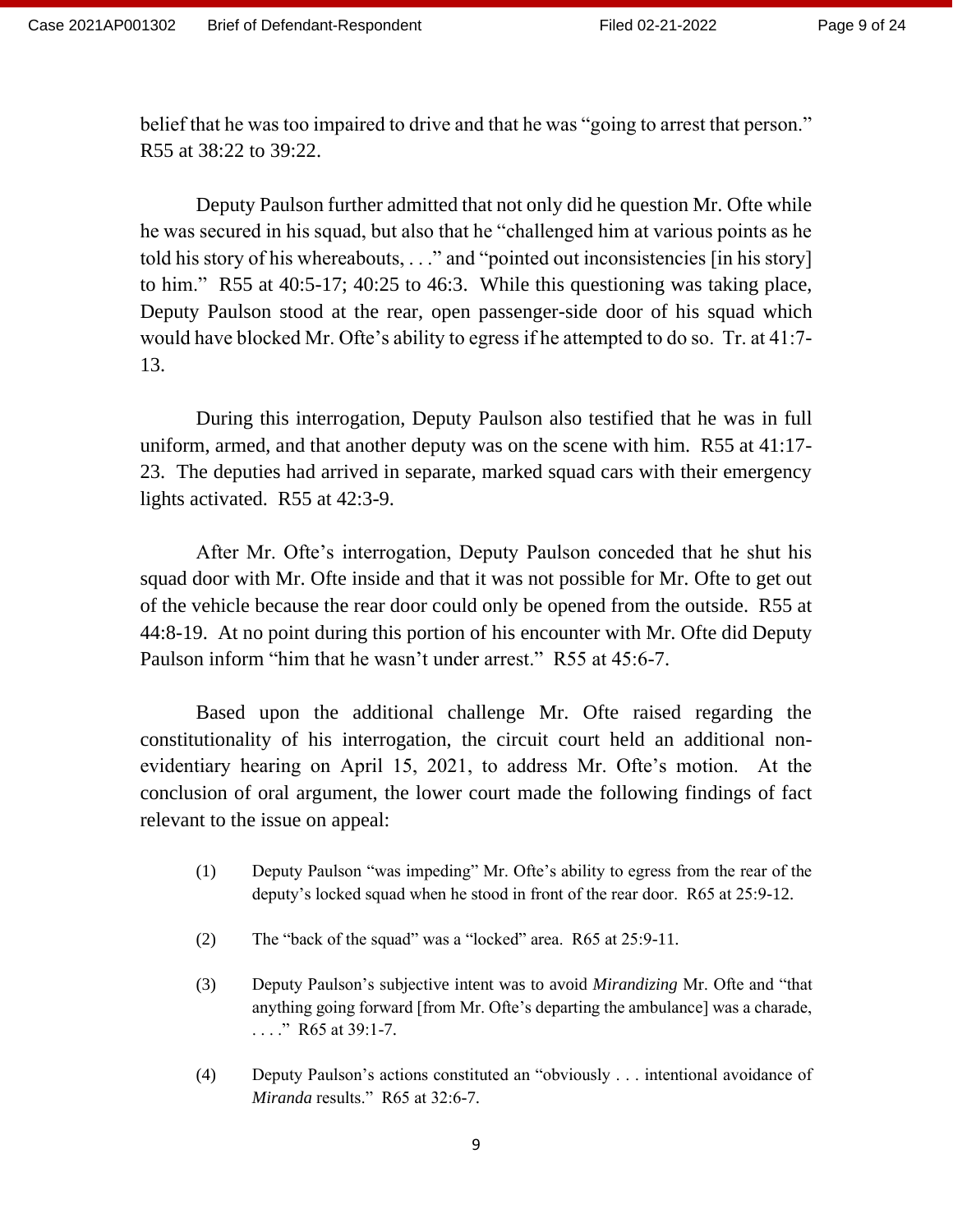Based upon the foregoing findings of fact, the circuit court concluded that, as a matter of law, Deputy Paulson "didn't arrest [Mr. Ofte], similar to *Knapp*, where the officer was trying to avoid *Mirandizing* the individual so that he could get more information." R65 at 35:5-8.

### **STANDARD OF REVIEW ON APPEAL**

The instant case involves a mixed question of constitutional law and fact. Accordingly, "[a] question of constitutional fact is 'one whose determination is decisive of constitutional rights.'" *State v. Hajicek*, 2001 WI 3, ¶ 14, 240 Wis. 2d 349, 620 N.W.2d 781, quoting *State v. Martwick*, 2000 WI 5, ¶ 17, 231 Wis. 2d 801, 604 N.W.2d 552. The issue of whether Mr. Ofte's constitutional right against selfincrimination was violated requires the application of a constitutional standard to a set of uncontroverted facts. *Hajicek*, 2001 WI 3, ¶ 14.

Questions of constitutional fact present a mixed question of fact and law that is reviewed using a two-step process. *Id*. ¶ 15., citing *Martwick* 2005 WI 5, ¶ 16; *State v. Phillips*, 218 Wis. 2d 180, 189, 577 N.W.2d 794 (1998). This Court first reviews the circuit court's findings of historical fact employing a deferential standard of review and will uphold the circuit court's findings unless they are clearly erroneous. *Hajicek*, 2001 WI 3, ¶ 15; *State v. Weed*, 2003 WI 85, ¶ 13, 263 Wis. 2d 434, 666 N.W.2d 485.

After giving great deference to the lower court's findings on matters of fact, this Court then reviews the circuit court's application of constitutional law to those facts *de novo*. *Hajicek*, 2001 WI 3, ¶ 15; *Weed*, 2003 WI 85, ¶ 13.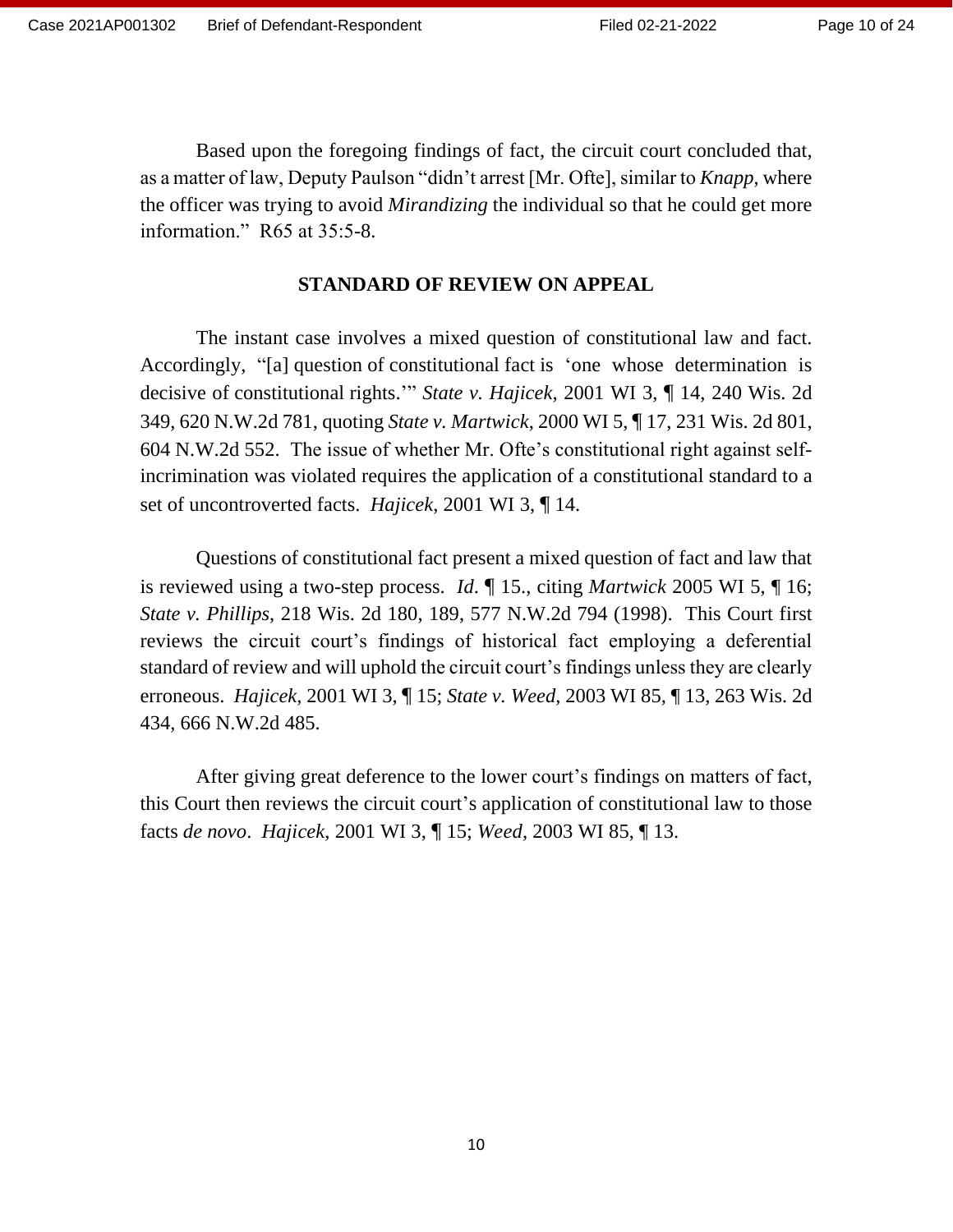### **ARGUMENT**

# **I. DEPUTY PAULSON UNCONSTITUTIONALLY INTERROGATED MR. OFTE.**

# *A. Introduction to the Protections Afforded by Article I, § 8 of the Wisconsin Constitution.*

It is well settled that the Wisconsin Constitution affords greater protection of the right to be free from self-incrimination for the citizens of this State than does the minimum standard established by the Fifth Amendment to the United States Constitution. *State v. Knapp*, 2005 WI 127, 285 Wis. 2d 86, 700 N.W.2d 899. Instructive on the issue of whether law enforcement officers may circumvent the requirement of providing *Miranda* warnings to a suspect is *Knapp*, 2005 WI 127. In *Knapp*, the Wisconsin Supreme Court examined (1) whether a suspect's right to be free from self-incrimination under Article I, § 8 of the Wisconsin Constitution was co-extensive with the same right as expressed under the Fifth Amendment to the United States Constitution, and (2) whether the law enforcement practice of interrogating a suspect before *Miranda* warnings need to be given should be condoned without sanction.

In reaching its conclusion on the first question, the *Knapp* court examined at length the long and well-established rights of the states to interpret their constitutions independent of the protections afforded by the Federal Constitution. Based upon that history, the *Knapp* court stated that Wisconsin was not required to march in "lock step" with the federally established protections found in the U.S. Constitution, but rather would "not be bound by the minimums which are imposed by the Supreme Court of the United States if it is the judgment of this court that the Constitution of Wisconsin and the laws of this state require that greater protection of citizens' liberties ought to be afforded." *Id.* at ¶ 59, quoting *State v. Doe*, 78 Wis. 2d 161, 171, 254 N.W.2d 210 (1977).

On the second point, the *Knapp* court used strong language to impress upon law enforcement that it would not tolerate deliberate circumvention of the protections afforded by Article I, § 8 of the Wisconsin Constitution. The court unambiguously stated:

We have recently shown **little tolerance** for those who violate the rule of law. In *State v. Reed*, 2005 WI 53, P36, 280 Wis. 2d 68, 695 N.W.2d 315, we depicted the Fifth Amendment as providing a shield that protects against compelled self-incrimination. By its very nature, the *Miranda* warnings secure the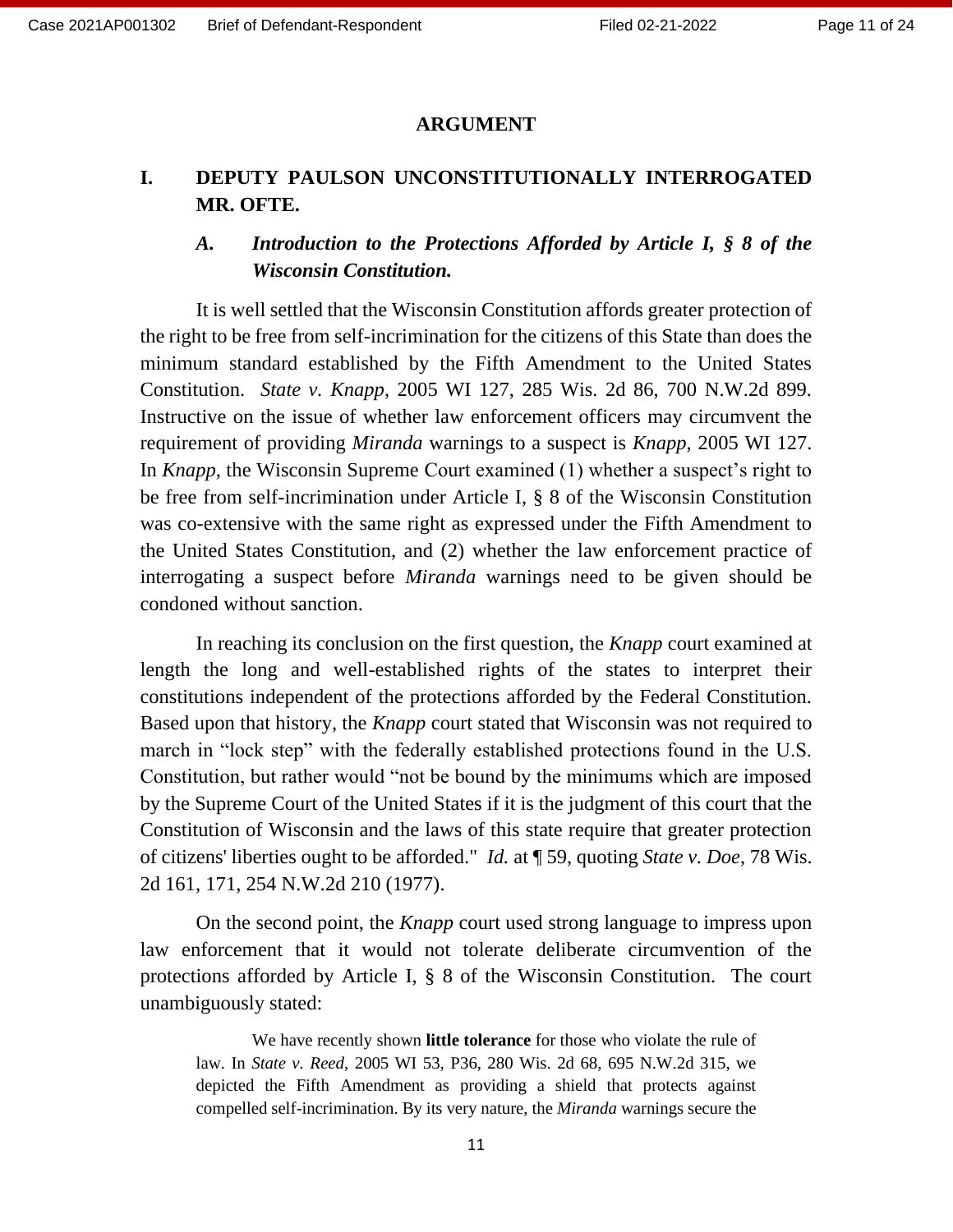integrity of that shield--and to be sure, **that shield is made of substance, not tinsel**. *See Hoyer*, 180 Wis. at 413. Any shield that can be so easily pierced or cast aside by the very people we entrust to enforce the law fails to serve its own purpose, and is in effect no shield at all. Just as we will not tolerate criminal suspects to lie to the police under the guise of avoiding compelled selfincrimination, **we will not tolerate the police deliberately ignoring** *Miranda's* **rule as a means of obtaining inculpatory physical evidence. As we have frequently recognized in the past, what is sauce for the goose is also sauce for the gander.**

*Knapp*, 2005 WI 127, ¶ 72 (citations omitted in part; emphasis added).

Language such as "little tolerance," "that shield is . . . not tinsel," "not tolerate ignoring *Miranda*," and "what is sauce for the goose is also sauce for the gander," clearly, ardently, and categorically describe the *Knapp* court's intention: namely, that the rights safeguarded by Article I, § 8 are sacrosanct and should not easily be circumvented.

There are well-established standards to protect an accused's constitutional privilege against compulsory self-incrimination during police interrogation. *See generally, Miranda v. Arizona* 384 U.S. 436 (1966). Unless law enforcement officers give certain specified warnings before questioning a person, and follow certain specified procedures during the course of an interrogation, any statement made by the person being interrogated cannot, over his objection, be admitted in evidence against him as a defendant at trial, even though the statement may in fact be wholly voluntary. *See Michigan v. Tucker,* 417 U.S. 433, 443 (1974).

#### *B. The "Interrogation" Element Under* **Miranda.**

"Interrogation" means direct questioning by the police, as well as any words or actions on the part of the police that the police should know "are reasonably likely to elicit an incriminating response from the suspect." *Rhode Island v. Innis*, 446 U.S. 291, 301 (1980); *United States v. Briggs*, 273 F.3d 737, 740 (7th Cir. 2001); *United States v. Westbrook*, 125 F.3d 996, 1005 (7th Cir. 1997).

### *C. The "Custody" Element Under the Fifth Amendment to the United States Constitution and Article I, § 8 of the Wisconsin Constitution.*

In order to determine whether an individual is "in custody" for the purpose of determining whether the Fifth Amendment's right to be free from selfincrimination attaches, an objective "totality of the circumstances" test is employed. *State v. Dobbs*, 2020 WI 64, ¶ 54, 392 Wis. 2d 505, 945 N.W.2d 609, citing *State v.*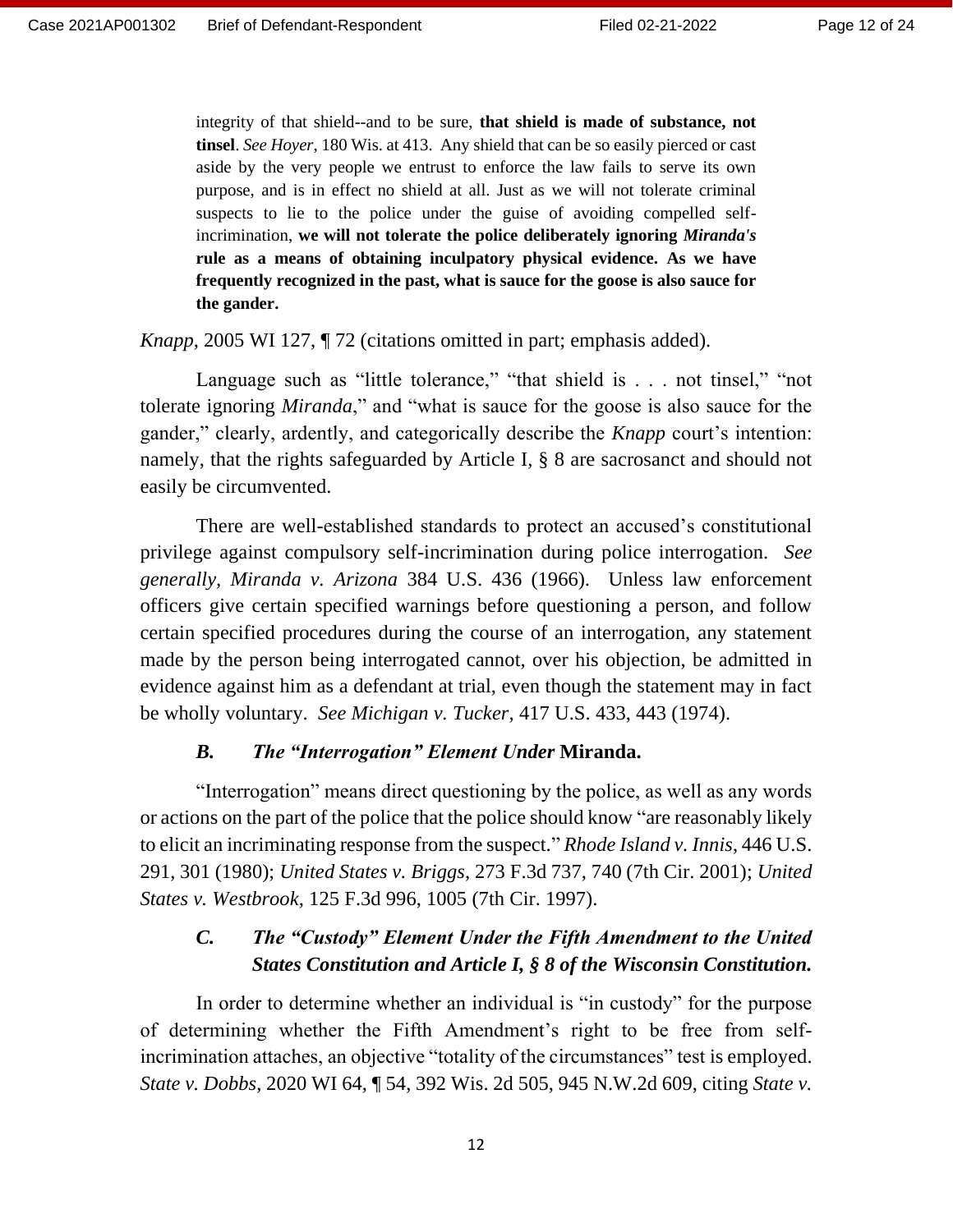*Bartelt*, 2018 WI 16, ¶¶ 31-32, 379 Wis. 2d 588, 906 N.W.2d 684. When applying the totality of the circumstances test, the *Dobbs* court observed that:

There are several factors we consider, including: "the defendant's freedom to leave; the purpose, place, and length of the interrogation; and the degree of restraint." *State v. Martin*, 2012 WI 96, ¶ 35, 343 Wis. 2d 278, 816 N.W.2d 270 (quoting *Morgan*, 254 Wis. 2d 602, ¶ 12). When evaluating the "degree of restraint," we consider "whether the suspect is handcuffed, whether a weapon is drawn, whether a frisk is performed, the manner in which the suspect is restrained, **whether the suspect is moved to another location, whether questioning took place in a police vehicle**, **and the number of officers involved.**" *Morgan*, 254 Wis. 2d 602, ¶ 12.

### *Dobbs*, 2020 WI 64, ¶ 54 (emphasis added).

In *Dobbs*, the court found that the defendant was in custody for *Miranda* purposes because, *inter alia*, he was secured in the backseat of the officer's squad, he was not told that he would be free to leave, and multiple officers were present during his interrogation. *Id*. ¶ 64.

# *D. Incorporating the Lower Court's Findings of Fact to the Conclusions of Law.*

### **1. Interrogation.**

There can be no reasonable argument that the questions Deputy Paulson asked of Mr. Ofte were *not* direct or likely to elicit incriminating information. What could be more incriminating in an investigation of an impaired-operating related traffic offense than asking a suspect "about where he was drinking at and how many drinks he had?" R55 at 11:1-7.

All that is required to prove that an "interrogation" took place is either direct questioning or evidence "that the police should know [the questions] are reasonably likely to elicit an incriminating response from the suspect." *Innis*, 446 U.S. at 301; *Briggs*, 273 F.3d at 740; *Westbrook*, 125 F.3d at 1005. Clearly, questions about consuming intoxicants are "direct questions." Thus, Mr. Ofte satisfied this prong of the *Miranda* test, and therefore, the "interrogation" element of the *Miranda* rule cannot form the basis of a reason to reverse the decision of the lower court.

#### **2. Custody.**

With respect to the custody element of the *Miranda* rule, Mr. Ofte could not have reasonably concluded under the totality of the circumstances that he was objectively free to leave. First, more than one uniformed, armed officer was present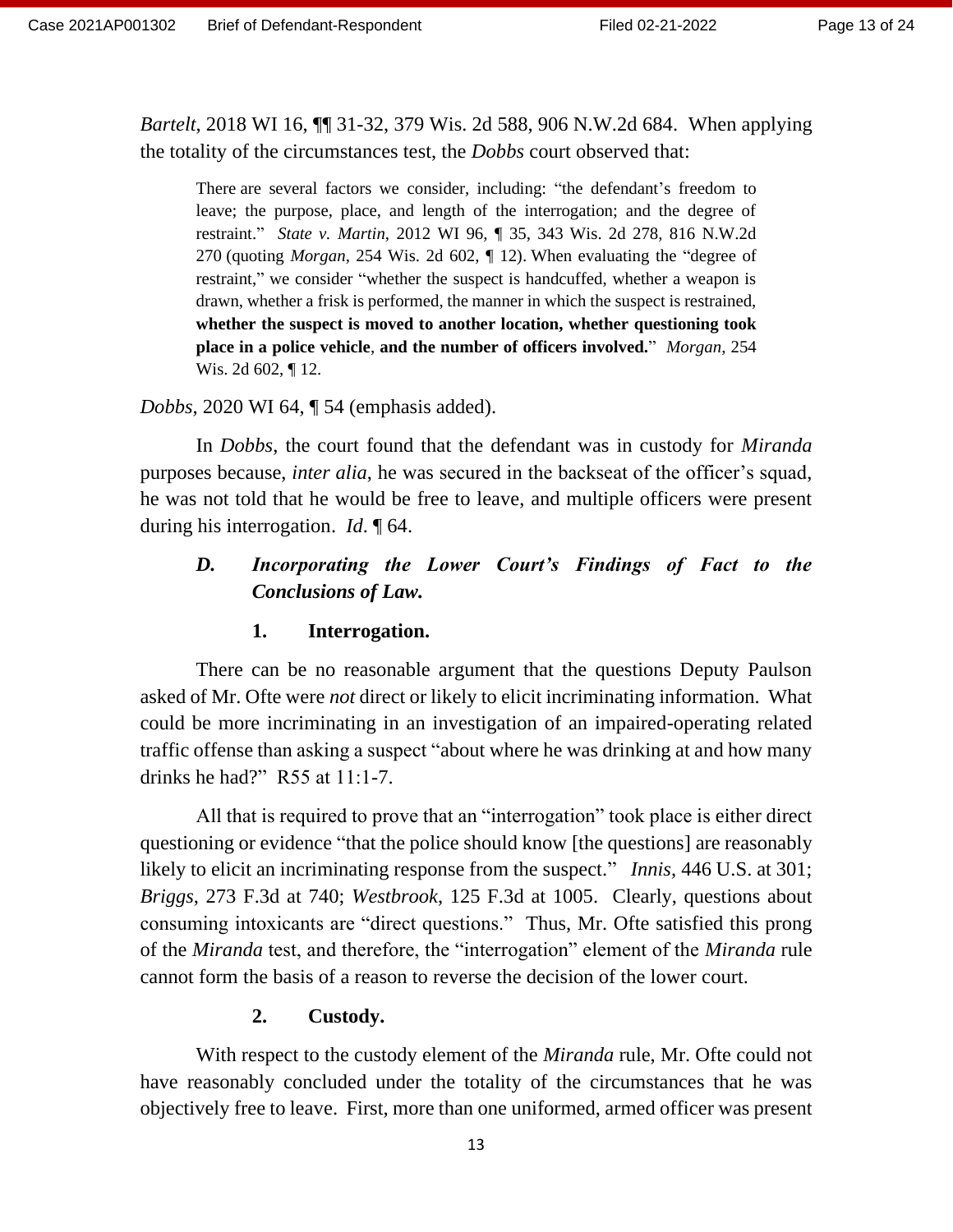during his interrogation—in this case, it was two officers. R55 at 41:17-23. These officers arrived in separate marked squad cars with their emergency lights activated, which lights remained activated during Mr. Ofte's questioning. R55 at 42:3-9.

Second, Mr. Ofte was neither asked nor requested to accompany Deputy Paulson to his squad car. Rather, the deputy told Mr. Ofte that he "**had to**" go to his squad car. R55 at 10:24-25.

Third, upon arriving at the deputy's squad, Mr. Ofte was secured in the rear seat. This portion of the squad is locked and a person may only alight from the rear of the squad if another individual releases the person from the outside. R55 at 44:8- 19; R65 at 25:9-11.

Fourth, even when the rear squad door was open during a portion of the interrogation, the lower court reasonably found that Deputy Paulson "was impeding" Mr. Ofte's ability to egress from the rear of the locked squad when he blocked the door with his body, as was evident on the deputy's own video footage. R65 at 25:9-12.

Finally, Deputy Paulson never informed Mr. Ofte that he was not in custody or under arrest. R55 at 45:6-7.

### **3. Application of** *Knapp***.**

Before examining whether the lower court's finding of fact regarding Deputy Paulson's intention to circumvent *Miranda* is reasonable, it is first necessary to establish what the court was attempting to curtail in *Knapp*. More specifically, the *Knapp* court was concerned with whether evidence should be suppressed when it is derivative of an *intentional* violation of the *Miranda* rule under the "fruit of the poisonous tree" doctrine. *Knapp*, 2005 WI 127, ¶ 2.

In *Knapp*, a police detective was dispatched to the defendant's apartment with an intention to arrest him based upon an apprehension request made by the defendant's probation officer. *Id*. ¶ 7. At the time the detective went to the Knapp apartment, Mr. Knapp was a suspect in the investigation of a homicide which had occurred in the early morning hours the day before. *Id*. ¶¶ 3-5. Knowing the foregoing, when the detective entered Knapp's bedroom to allow him to put on some shoes, he questioned Knapp about the clothes he had been wearing the prior evening. *Id*. **[8.** When Knapp pointed to a pile of clothing on the floor, the detective seized the same. *Id*.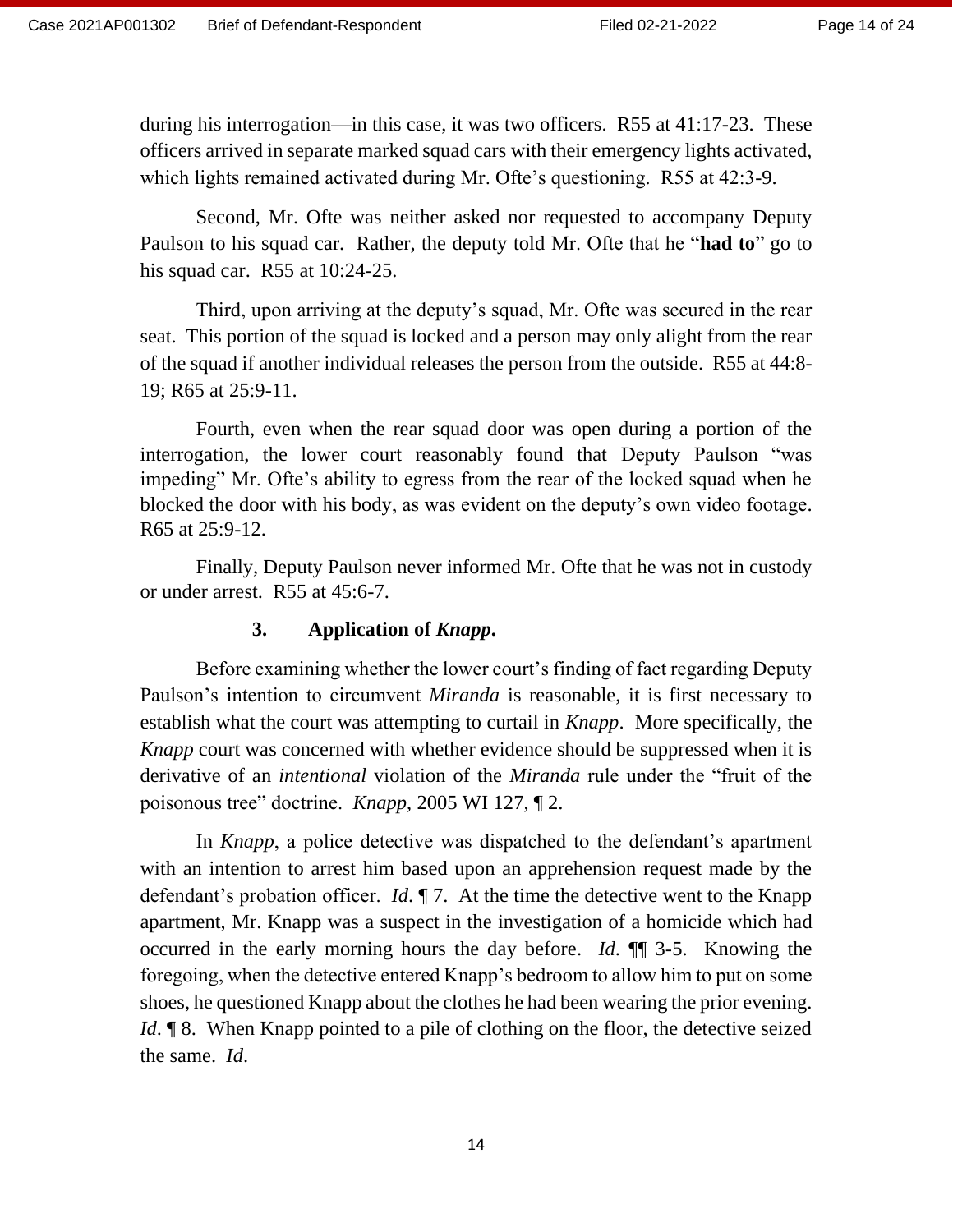After he was taken to the police station and further interrogated, a sweatshirt with a blood stain was found among the clothes the detective seized. *Id*. ¶ 9. Given the technology of the day, the blood stain evidence could not be directly linked to the victim of the homicide. *Id*. After a period of twelve years elapsed, DNA technology had sufficiently advanced that it could be determined that the blood on Knapp's sweatshirt belonged to that of the victim. *Id*. ¶¶ 11-12. Based upon the new analysis of the blood stain, Knapp was charged with the homicide. *Id*. ¶ 13.

Knapp's counsel moved to suppress the sweatshirt evidence. *Id*. During counsel's cross-examination of the detective who seized the sweatshirt, the detective admitted, *inter alia*, that he did not *Mirandize* Knapp because he wanted to "keep the lines of communication open" and did not want Knapp to exercise his *Miranda* rights. *Id*. ¶ 14.

On appeal, the State conceded that the sweatshirt was seized as part of an *intentional* violation of *Miranda*. *Id*. ¶ 20. In examining whether this deliberate violation of *Miranda* was sanctionable to the point of excluding more than just illgotten statements, but rather extended to the suppression of evidence under the exclusionary rule, the *Knapp* court took pains to note that the primary purpose underlying the exclusionary rule "is to deter future unlawful police conduct. . . ." *Id*. ¶ 22, citing *United States v. Calandra*, 414 U.S. 338, 347 (1974). The *Knapp* court then observed that if the illegality is further exploited by the police, derivative evidence is also subject to suppression under the "fruit of the poisonous tree" doctrine. *Id*. ¶ 24, citing *Wong Sun v. United States,* 371 U.S. 471, 485-88, (1963); *State v. Schneidewind*, 47 Wis. 2d 110, 118, 176 N.W.2d 303 (1970).

Having described the foregoing principles, the *Knapp* court elected to examine whether Article I, § 8 of the Wisconsin Constitution afforded broader protections against self-incrimination to the citizens of Wisconsin than did the precedent of the United States Supreme Court when interpreting the right as it exists under the Fifth Amendment and whether the exclusionary rule and fruit of the poisonous tree doctrine ought to apply to *Miranda* violations. *Knapp*, 2005 WI 127, ¶¶ 56-59.

In concluding that the Wisconsin Constitution did, in fact, afford greater protection under Article I, § 8 than did the Fifth Amendment, the *Knapp* court held:

Therefore, turning to the exclusionary rule, "This state has accepted the doctrine that courts must consider the means used in obtaining evidence and not receive it if obtained by violation of constitutional rights of an accused." *Warner v. Gregory*, 203 Wis. 65, 66, 233 N.W. 631 (1930). Because the goals of the exclusionary rule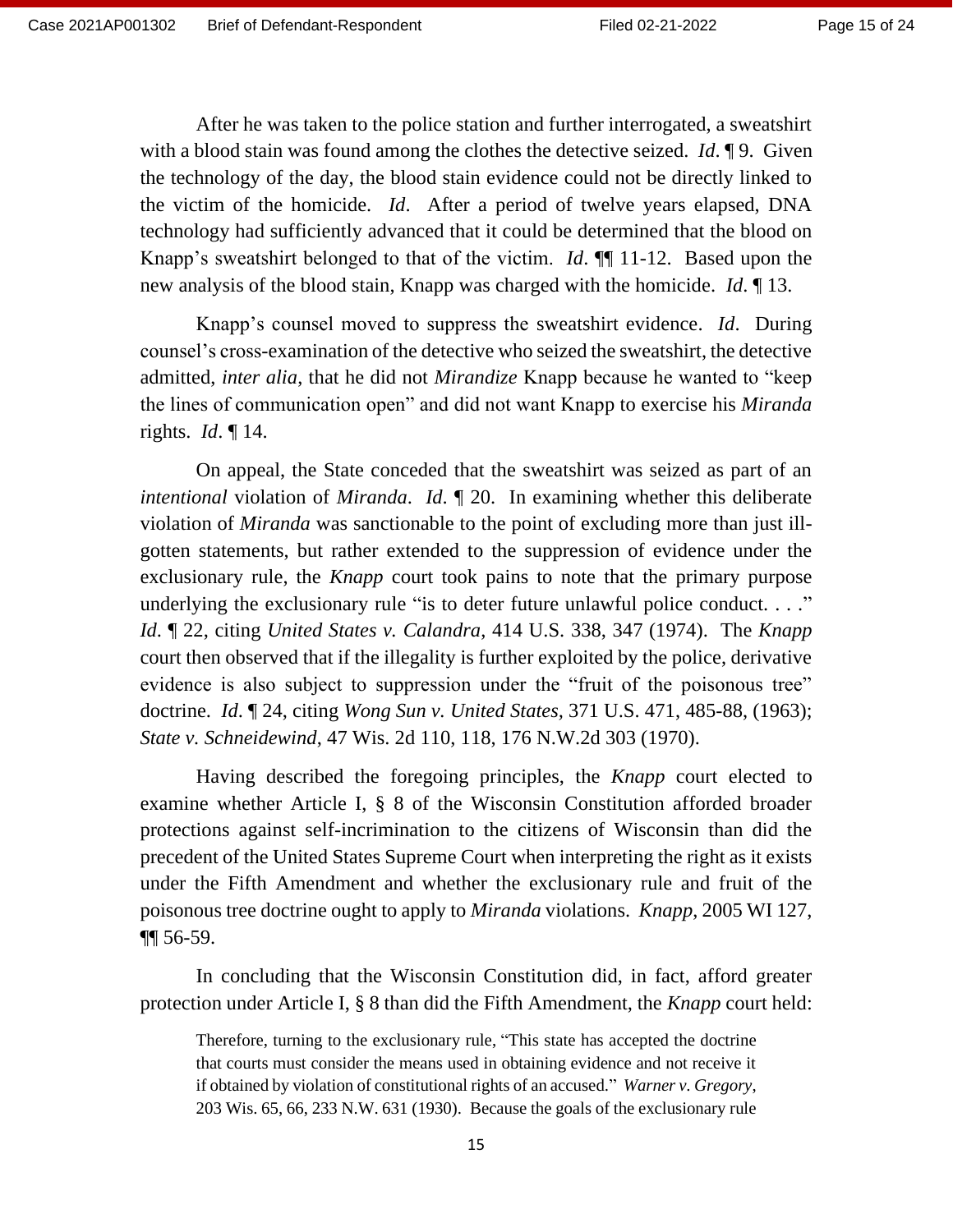and fruit of the poisonous tree doctrines are to curb "illegal governmental activity," and because *Dickerson* announced that *Miranda* is a constitutional rule (which we embrace as concluding *Miranda* is constitutional), we conclude that it is appropriate that the exclusionary rule bars physical fruits obtained from a **deliberate** *Miranda* violation under Article I, Section 8.

*Knapp*, 2005 WI 127, ¶ 73 (emphasis added).

Based upon the foregoing holding, the *Knapp* court found that the detective's intentional conduct was "particularly repugnant"<sup>2</sup> and concluded:

It is not too much to expect law enforcement to respect the law and refrain from **intentionally** violating it. When law enforcement is encouraged to **intentionally** take unwarranted investigatory shortcuts to obtain convictions, the judicial process is systemically corrupted. To guard against this danger, fair play requires the players to play by the rules, especially those players who enforce the rules.

Here, it is undisputed that physical evidence was obtained as the direct result of an **intentional** *Miranda* violation. Therefore, applying our holding above, the physical evidence is inadmissible.

In summary, we conclude that physical evidence obtained as a direct result of an **intentional** violation of *Miranda* is inadmissible under Article I, Section 8 of the Wisconsin Constitution. We will not allow those we entrust to enforce the law to **intentionally** subvert a suspect's constitutional rights. As it is undisputed that the physical evidence here was obtained as a direct result of an **intentional** violation of *Miranda*, it is inadmissible.

*Id.*  $\P$  81-83 (emphasis added). Clearly, the foregoing holding establishes that a law enforcement officer's intentions, prior to questioning a suspect, are dispositive of whether Article I, § 8 has been violated.

The instant case is precisely on point with *Knapp*. In *Knapp*, the detective who went to the defendant's apartment went there with the intention to take him into custody. *Id*. ¶ 7. In this case, the circuit court made a reasoned and wellsupported finding of fact that Deputy Paulson, *prior to his interrogation of Mr. Ofte*, had an intention to arrest him. R65 at 32:6-7; 39:1-7; R55 at 38:22 to 39:22.

The detective in *Knapp* did, in fact, interrogate Knapp by asking him about the clothing he wore the night before. *Knapp*, 2005 WI 127, ¶ 8. Deputy Paulson, like the detective in *Knapp*, extensively interrogated and challenged Mr. Ofte. R55 at 11:1-7; 40:5-17; 40:25 to 46:3.

<sup>2</sup>*Knapp*, 2005 WI 127, ¶ 75.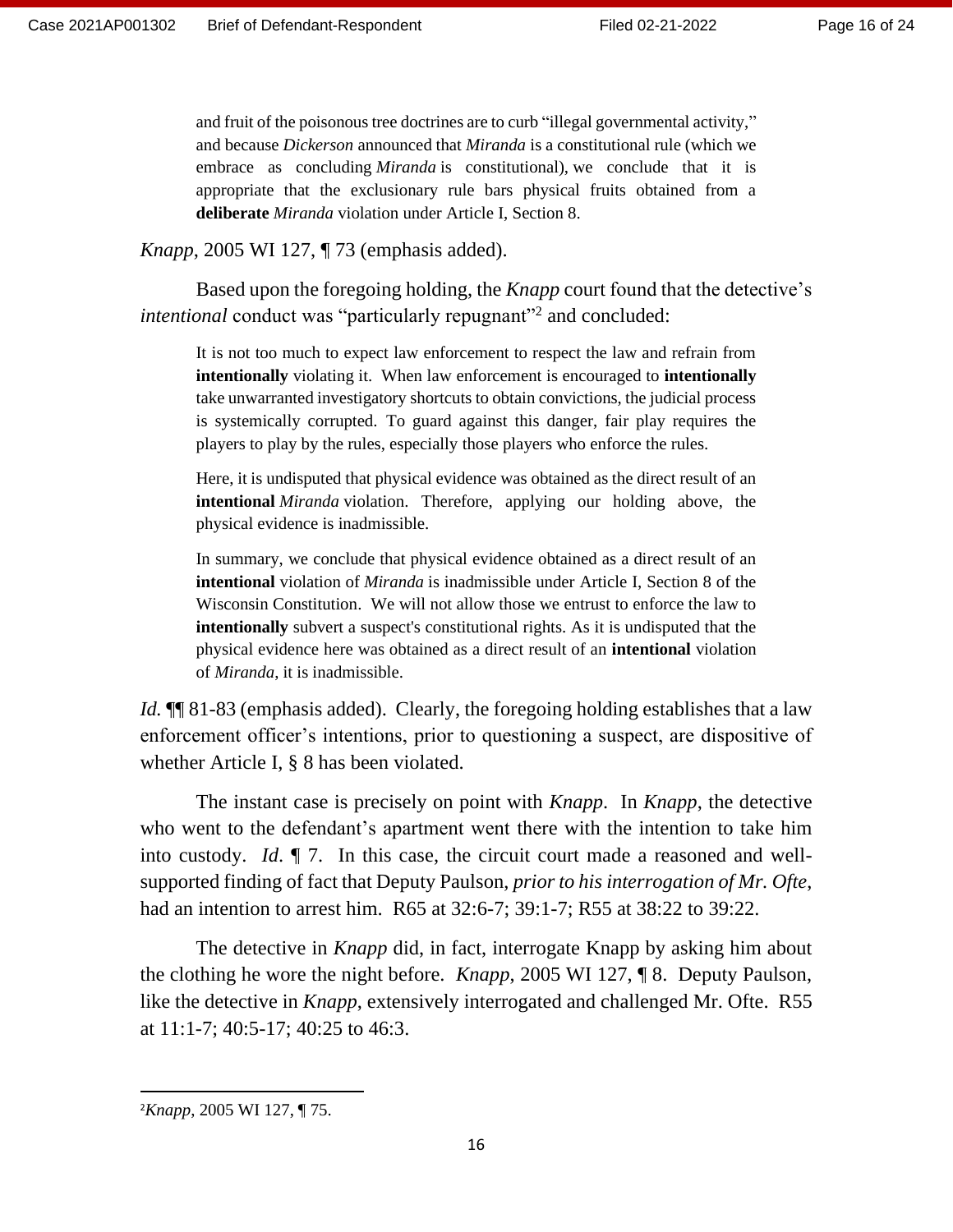Finally, the detective in *Knapp* deliberately and intentionally elected not to *Mirandize* Knapp in order to "keep the lines of communication open." *Knapp*, 2005 WI 127,  $\P$  14. In the instant case, the lower court made a reasoned and wellsupported finding of fact that Deputy Paulson's questioning of Mr. Ofte was a "charade" and that he had an intention to avoid the application of *Miranda*. R65 at 39:1-7 and 32:6-7, respectively.

Based upon the foregoing, there is *no* appreciable difference between *Knapp* and the instant case. Since the facts upon which the lower court's conclusions of law are based are *not* clearly erroneous, but rather are plainly supported by the record, there exist no grounds upon which this Court can reverse the decision of the circuit court.

### **III. ADDRESSING SPECIFIC ERRORS IN THE STATE'S ARGUMENT.**

The State's brief is rife with both misstatements of fact and mischaracterizations of law, and further, wholly ignores not only its burden under the standard of review applicable in the instant matter, but additionally, fails to recognize the driving and principal concern underlying *Knapp*.

### *A. Mischaracterization of Fact.*

The State impliedly characterizes Mr. Ofte accompanying Deputy Paulson from the ambulance to the deputy's squad and being secured in the rear seat as voluntary. State's Brief at p.9. The State goes so far as to claim that Mr. Ofte was "never ordered or demanded to get in the back of the police vehicle, he was asked to get into the vehicle." *Id*. The record does *not*, however, bear out the State's claim. One need only examine the State's reliance upon pages ten and eleven of the evidentiary hearing transcript to ascertain that the State has mischaracterized that portion of the record it claims in support of its argument. *Id.*

More specifically, Deputy Paulson testified that he "*informed*" Mr. Ofte that his squad was parked at a different location and that they "*had to*" walk to the squad. Notably, "informing" a person that the "have to go" somewhere is a far cry from *asking* someone to accompany you to another location. "Informing" a suspect of something, when translated from "cop-speak," means that a law officer has communicated—either through tone, words, or actions—that the suspect really does not have a choice. Similarly, a law enforcement officer's command to a person that they "*had to*" walk over to the officer's squad betrays no true choice for the individual. After all, a law enforcement officer just informed them that they "had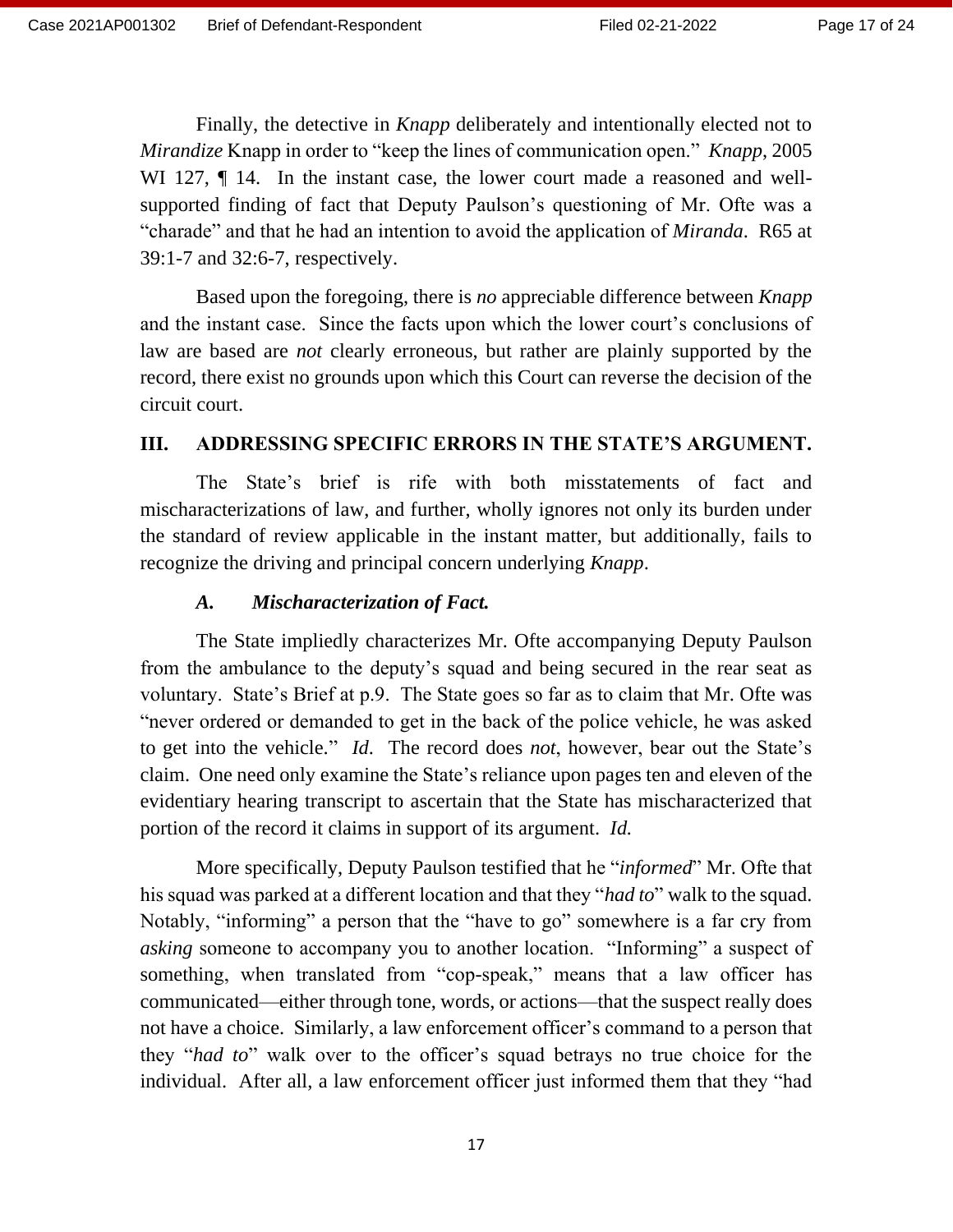to" do something. What person, acting reasonably, would objectively feel as though they had a choice?

Further undermining the house of saltines upon which the State erected its "never ordered or demanded" argument is that fact that at page eleven of that portion of the record on which the State relies, Deputy Paulson testified that he "eventually **placed** [Mr. Ofte] in the back of [his] squad car and started to question him more about where he was drinking at and how many drinks he had." R55 at 11:1-4 (emphasis added); State's Brief at p.9. Again, semantics are important here. Deputy Paulson is not averring that he *asked* Mr. Ofte to take a seat in his squad; he is not stating that he made a "request" that Mr. Ofte sit in his squad; he is not proffering that there was, as the State claims, any hint of voluntariness on Mr. Ofte's part. What Deputy Paulson's testimony reveals is that Mr. Ofte was *obeying* the *commands* of a law enforcement officer. What is most amazing is that the foregoing testimony was what the State was relying upon to support its claim. State's Brief at p.9, citing "R55:10-11." Clearly, Deputy Paulson's testimony does not come anywhere close to what the State claims it does, *i.e.*, "[Mr. Ofte] was **asked** to get into the vehicle." State's Brief at p.9 (emphasis added). Frankly, the State *grossly mischaracterizes* the actual record. Thus, the State's implied "voluntariness" or "consent" argument must be rejected.

### *B. Misapplication of Law.*

When the State turned its attention to describing the common law as it relates to the questions which may permissibly be asked of a person detained during a traffic stop, its analysis became extremely muddled. The State presses its argument by referring to common law decisions such as *Terry v. Ohio*, 392 U.S. 1 (1968), which permit "question[ing] a suspect, without arrest, for **investigative purposes**." State's Brief at p.6 (emphasis added). There is an unfavorable outcome for the State's position, however, by proffering the foregoing argument.

The common law decisions on which the State relies relate to the permissible extent of questioning for "investigative" purposes. That is precisely what a *Terry* stop is designed to do, namely: to *investigate* whether a violation of the law is afoot. This is inapposite to what transpired in this case, *i.e.*, Deputy Paulson testified that he had already made up his mind to arrest Mr. Ofte and the State has provided *no citations to the record to the contrary*. There was never going to be an "investigation" in the instant case, and therefore, the State's citation to authority regarding the permissible extent of questioning under the Fourth Amendment for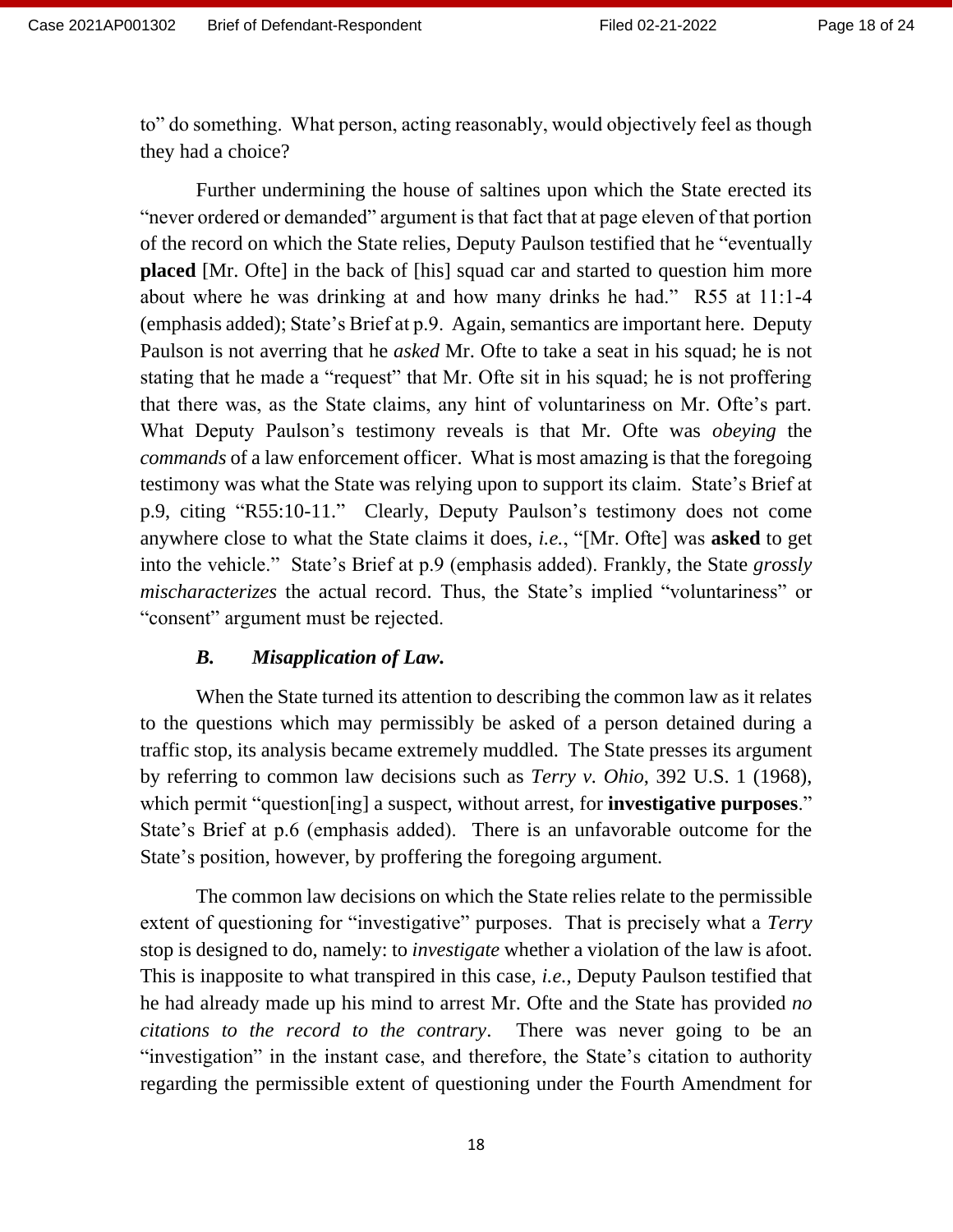investigative purposes *is not relevant* to this case because Deputy Paulson was no longer "investigating" when he admitted that his decision to arrest Mr. Ofte had already been made. The State's brief fails to offer this Court any pinpoint citations which make the lower court's *finding of fact* that Deputy Paulson had formed the *intention* to violate *Miranda* clearly erroneous. R65 at 32:6-7. In fact, as noted below, the State's entire brief fails to provide this Court with any citations to the record which meet its burden to demonstrate that the lower court's findings of fact were **"clearly erroneous."**

### *C. Meeting the Burden.*

The conclusions of law in the instant matter must be based upon constitutional facts which, upon appellate review, will only be set aside if their finding was "clearly erroneous." "Clearly erroneous" has been defined by the Wisconsin Supreme Court of appeals to mean that:

In general, **we are bound not to upset the trial court's findings of historical or evidentiary fact unless they are contrary to the great weight and clear preponderance of the evidence**. This is basically a "clearly erroneous" standard of review. *State v. Woods*, 117 Wis. 2d 701, 715, 345 N.W.2d 457 (1984). Questions of law require independent appellate review, *State v. Lee*, 122 Wis. 2d 266, 274, 362 N.W.2d 149 (1985), while questions of constitutional fact are also subject to independent review and require an independent application of the constitutional principles involved to the facts as found by the trial court. *Id.; Woods*, 117 Wis. 2d at 715; *State v. Mazur*, 90 Wis. 2d 293, 309, 280 N.W.2d 194 (1979). The reviewing court has the duty to apply constitutional principles to the facts as found in order to ensure that the scope of constitutional protections does not vary from case to case. *Woods*, 117 Wis. 2d at 715.

*State v. Turner*, 136 Wis. 2d 333, 343-44, 401 N.W.2d 827 (1987)(emphasis added). The "clearly erroneous" standard is one which owes *deference* to the lower court's findings. *State v. Jenkins*, 2007 WI 96, ¶ 33, 303 Wis. 2d 157, 736 N.W.2d 24.

In this case, the State has the burden to demonstrate that the relevant factual findings made in the lower court—*i.e.*, Mr. Ofte was "confined" and, more importantly, Deputy Paulson intended to avoid the application of *Miranda*—were clearly erroneous and were "contrary to the great weight and clear preponderance" of the evidence. Mr. Ofte could find no factual dispute in the State's argument which rose to the level of the established standard. There is no point in the State's brief in which it prays "Fact X" to this Court and then offers "Fact Y" from the record to contradict "Fact X" in an effort to show that the lower court's findings were "contrary to the great weight and clear preponderance" of the evidence. At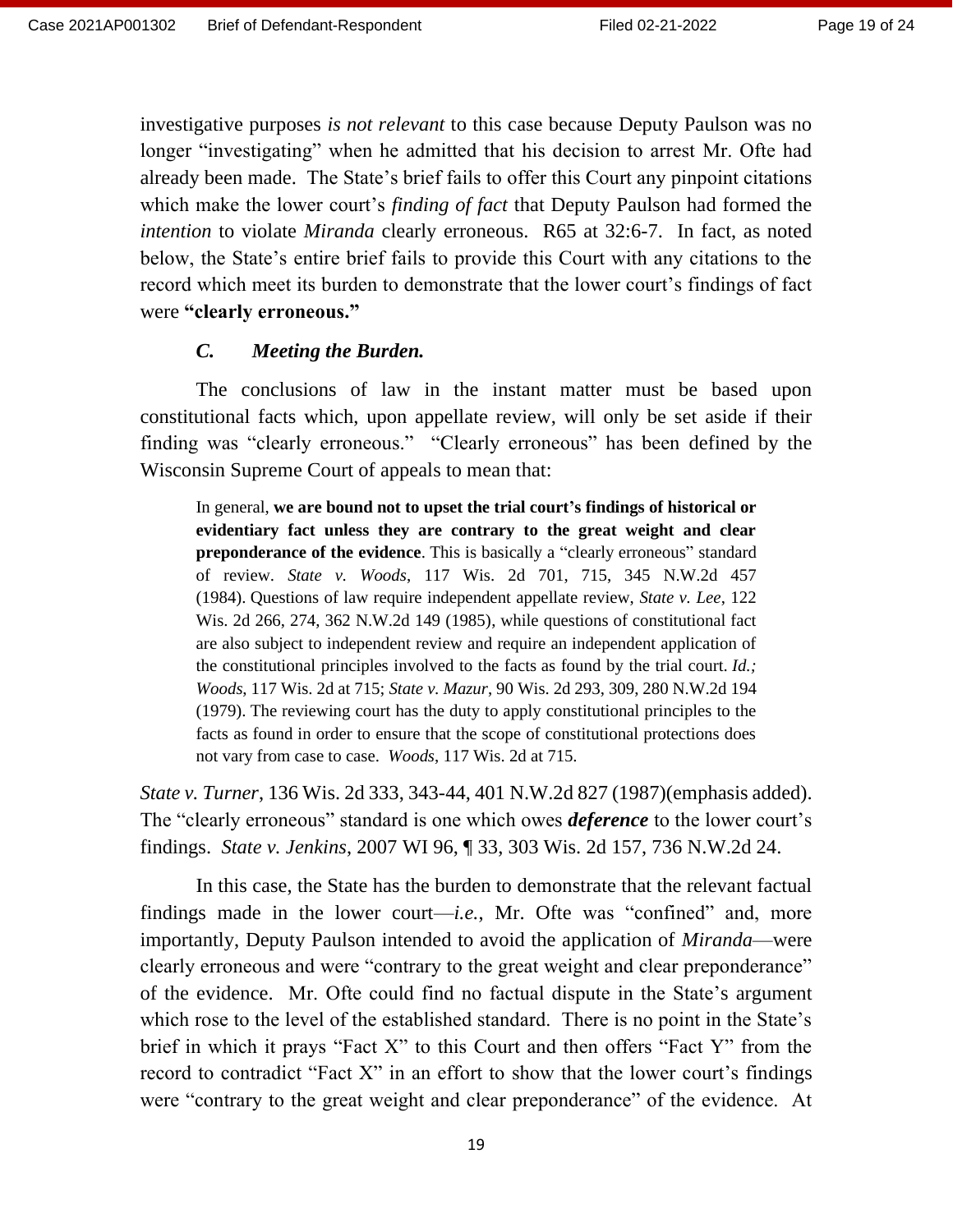least if the State had done that, even in the face of great "deference" to the lower court's findings, this Court would have had competing inferences to weigh. The State's brief, however, fails to identify any factual missteps or deficiencies in the circuit court's findings. The argument it proffers is, therefore, limited to the undisputed record before this Court.

### *D. The Primary Principle Underlying* **Knapp.**

The final problem with the State's position is its mis-focused attention on the "custody" issue. The State expends a tremendous amount of effort trying to convince this Court that Mr. Ofte was never "in custody" for *Miranda* purposes. Focusing on the issue of custody so intently either deliberately ignores or wholly overlooks the facts of *Knapp*, 2005 WI 127.

Even the most cursory reading of *Knapp* reveals that the court's opinion centered on its concern that the detective in that case acted to circumvent the *Miranda* rule **intentionally**. *See* Section II.D.3., *supra*. Yet, despite the intentional violation of *Miranda* being the *sine qua non* of the Wisconsin Supreme Court's decision to suppress the unconstitutionally-obtained evidence, there is literally nothing within the four corners of the State's brief which establishes that Deputy Paulson's actions were *not* intentional. The closest approach the State makes to establishing that the deputy was not acting intentionally is a bald, unsupported, conclusory statement in the "Introduction" section of the State brief in which it avers, "Deputy Paulson did not intentionally attempt to circumvent Ofte's *Miranda* protections by asking him preliminary questions . . . ." State's Brief at pp. 2-3. The lower court, however, recognized that the State's position regarding the deputy's intent was a mere "charade." R65 at 39:1-7.

More to the point, the State's patently absurd assertion that Mr. Ofte would not have reasonably felt "confined" by being secured in the rear of a squad car ignores that, by comparison, the facts underlying the *Knapp* decision are even more favorable to his position. Recall in *Knapp* that the detective who went to Knapp's apartment with the intention to arrest him identified Knapp's clothing and questioned him about it *while Knapp was in his own bedroom*. *Knapp*, 2005 WI 127, ¶¶ 7-8. Even though the evidence was seized in an area in which Knapp likely was very comfortable—*i.e.*, his own bedroom—the *Knapp* court still ordered it suppressed because it focused its attention on the more important fact that the detective *intended* to circumvent *Miranda* in "order to keep the lines of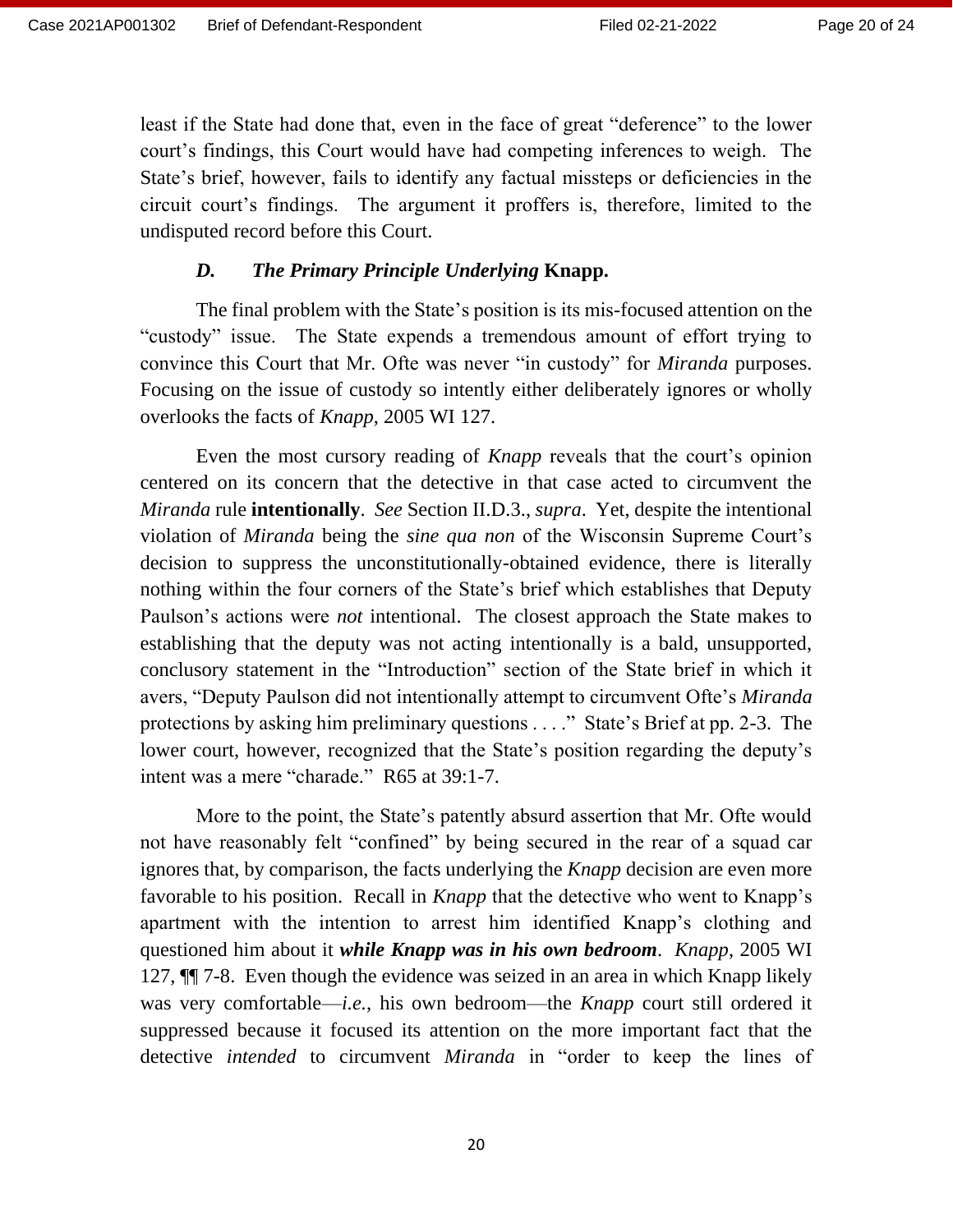communication open," which the *Knapp* court found to be "particularly repugnant." *Id.* 14 & 175, respectively.

In this case, Mr. Ofte was not interrogated in his bedroom (like Knapp had been), but rather, he was questioned in a far more unfamiliar and hostile environment, namely the secured rear seat of a marked squad car. Mr. Ofte's position is simple: if the location of the questioning in *Knapp* did not save the illgotten evidence from suppression, then surely, the more hostile interrogation environment in this case will not save the State's case. Why is this true? It is true because the most important part of the *Knapp* decision focused on the officer's *intention* to question a suspect despite the fact that he *knew* he was going to arrest that same person. Like the officer in *Knapp*, Deputy Paulson testified, admitted, conceded, that he was going to arrest Mr. Ofte *before* he started interrogating him in the rear of his squad. There is literally no factual distinction between the facts of this case and *Knapp* which is of any moment or import. This Court should, therefore, not reverse the decision of the court below.

### **CONCLUSION**

Because the lower court found that Deputy Paulson had the intention to deliberately circumvent the constitutional protections afforded Mr. Ofte against self-incrimination, this Court cannot upset that finding unless it is clearly erroneous. Since the record in the instant case demonstrates that the lower court had more than an adequate evidentiary basis upon which to make this finding, it cannot now be upset on appeal.

Further, based upon the evidence adduced at the evidentiary hearing below, the circuit court reasonably concluded that Mr. Ofte was confined when he was interrogated and, therefore, as a matter of law, the decision in *State v. Knapp*, 2005 WI 127, 285 Wis. 2d 86, 700 N.W.2d 899, applies to the circumstances of the instant case. As a result thereof, it is not unreasonable for the lower court to have ordered suppression of the evidence obtained after Mr. Ofte's unconstitutional interrogation.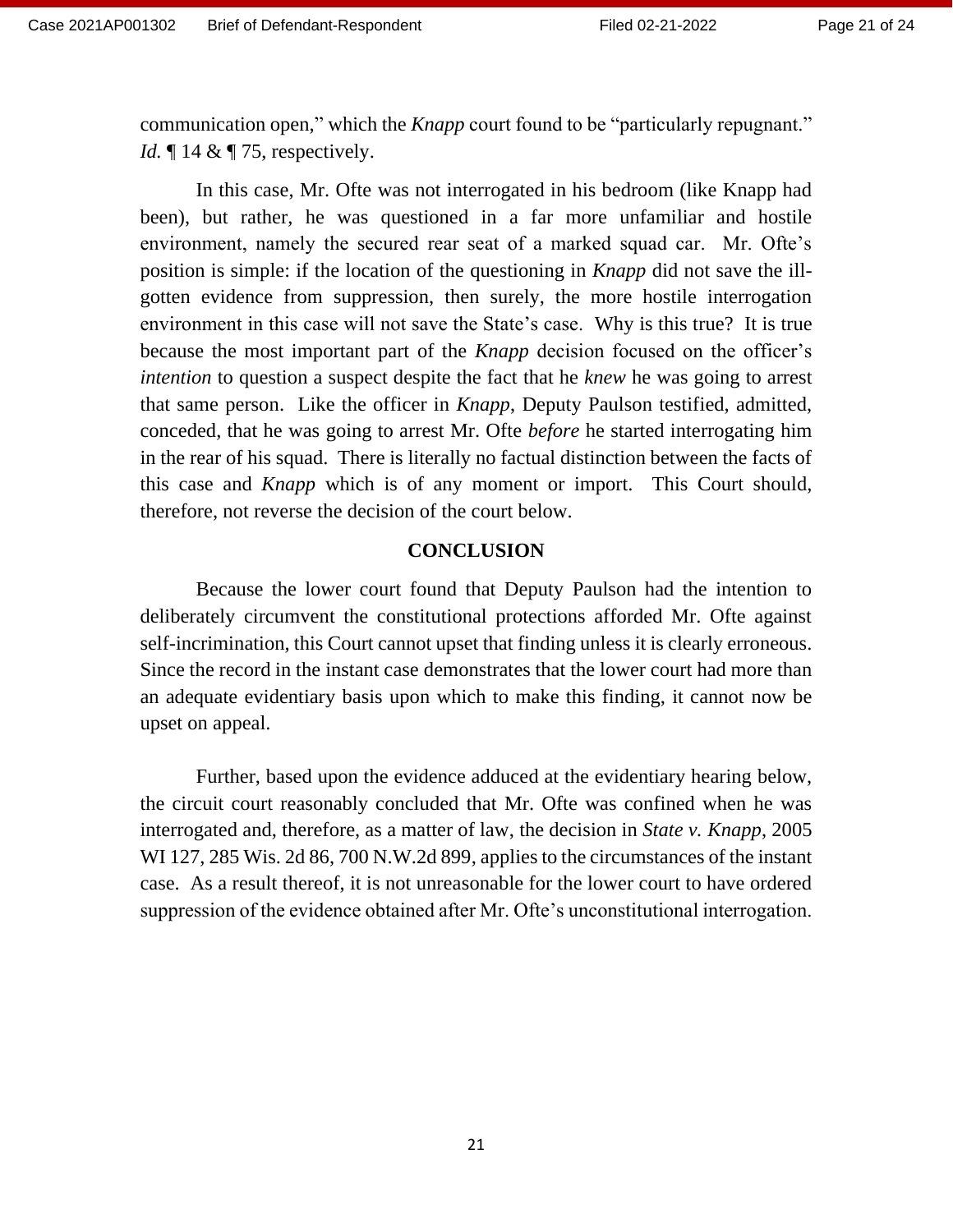Page 22 of 24

Dated this 21st day of February, 2022.

Respectfully submitted:

# **MELOWSKI & SINGH, LLC**

 Electronically signed by: **Dennis M. Melowski** State Bar No. 1021187 Attorneys for Defendant-Respondent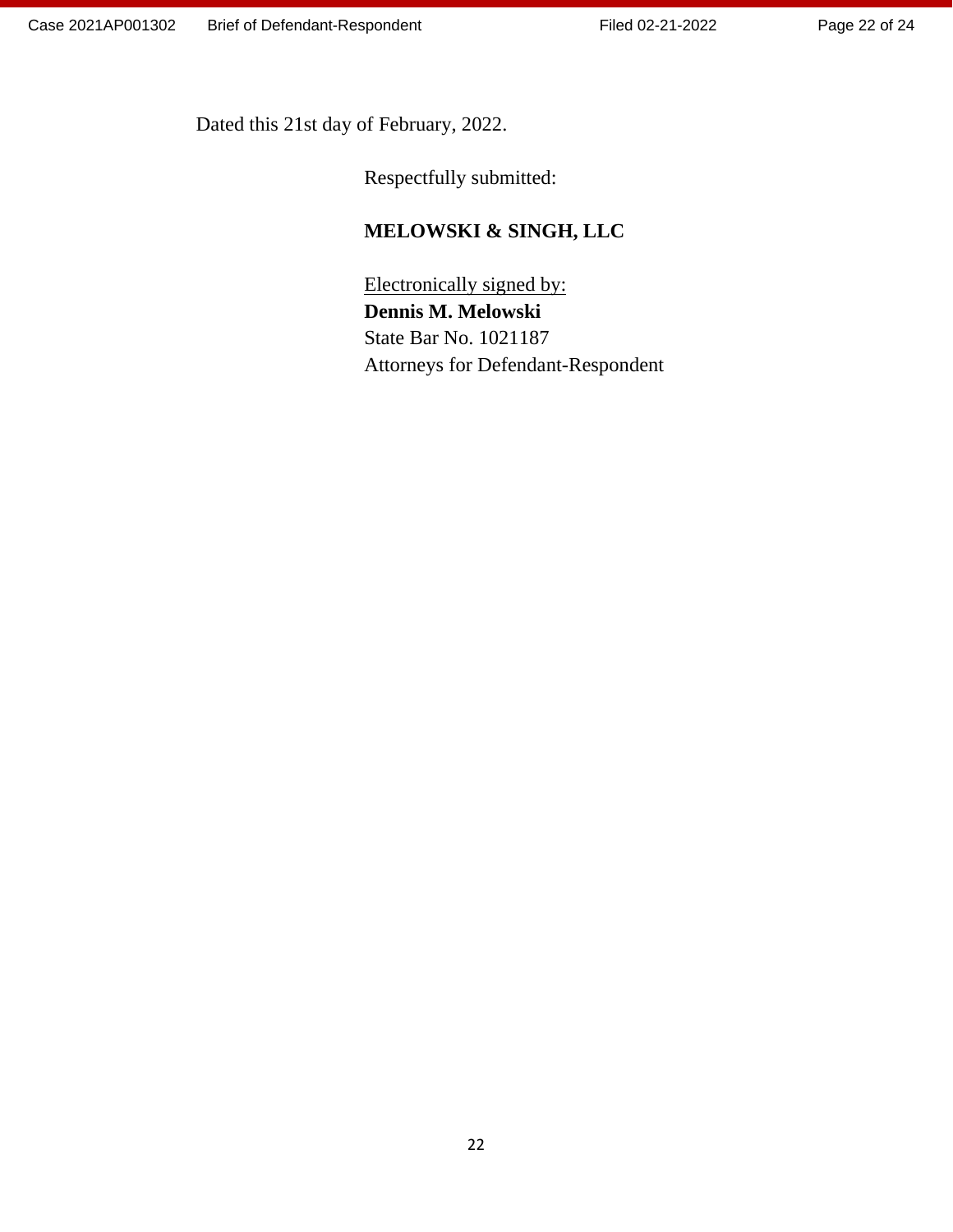### **CERTIFICATION OF LENGTH**

I hereby certify that this brief conforms to the rules contained in Wis. Stat. § 809.19(8)(b), (bm), and (c) for a brief. The length of this brief is 6,188 words.

I also certify that no appendix has been filed with this brief, either as a separate document or as part of this brief.

Finally, I hereby certify that I have submitted an electronic copy of this brief, excluding the appendix, which complies with the requirements of Wis. Stat. § 809.19(12). The electronic brief is identical in content and format to the printed form of the brief. Additionally, this brief and appendix was deposited in the United States mail for delivery to the Clerk of the Court of Appeals by first-class mail, or other class of mail that is at least as expeditious, on February 21, 2022. I further certify that the brief and appendix was correctly addressed and postage was prepaid.

Dated this 21st day of February, 2022.

### **MELOWSKI & SINGH, LLC**

Electronically signed by: **Dennis M. Melowski** State Bar No. 1021187 Attorneys for Defendant-Respondent